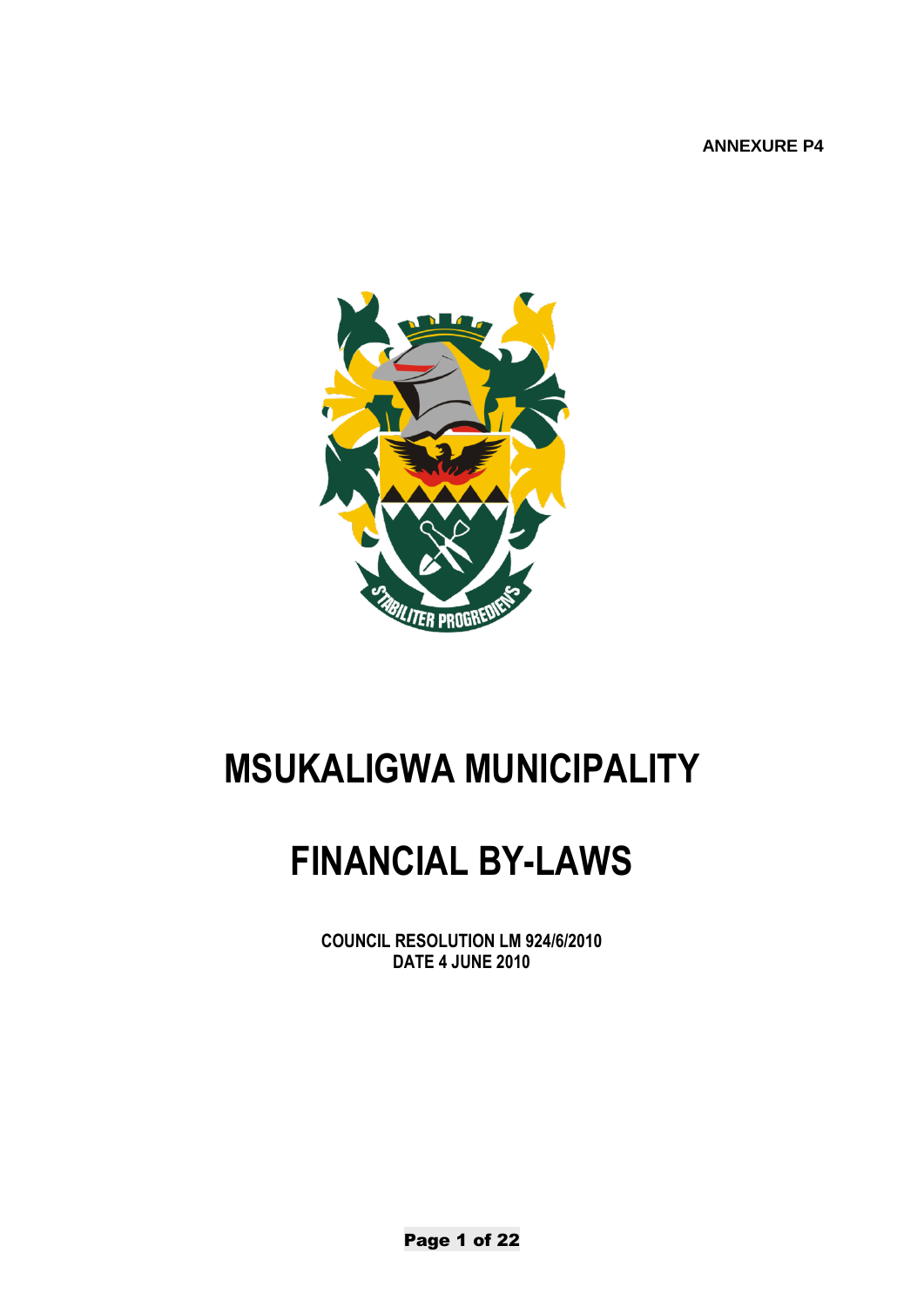# **MSUKALIGWA LOCAL MUNICIPALITY**

# **FINANCIAL BY-LAWS**

The Council of Msukaligwa Local Municipality has in terms of section 156 of the Constitution, 1996 (Act No. 108 of 1996), read in conjunction with sections 11 and 98 of the Local Government: Municipal Systems Act, 2000, (Act No. 32 of 2000), made the following By-laws:

## **PURPOSE**

In terms of the Constitution of the Republic of South Africa, 1996 (Act No. 108 of 1996) municipalities shall have *inter*  alia the following rights:

#### **Section 151(3)**

A municipality has the right to govern, on its own initiative, the local government affairs of its community, subject to national and provincial legislation, as provided for in the Constitution.

#### **Section 156(2)**

A municipality may make and administer By-laws for the effective administration of the matters which it has the right to administer.

#### **Section 160(2)**

A Municipal Council may make By-laws which prescribe rules and order for -

- (a) its internal arrangements;
- (b) its business and proceedings.

As the Council is accountable to its voters, it believes that in regularizing financial administration, it will ensure that sound administration prevails and that Council is satisfied that it complies with relevant legislation, and therefore issues these By-laws, acting under the authority of Section 11, read in conjunction with Section 98 of the Local Government: Municipal Systems Act, 2000 (Act No. 32 of 2000).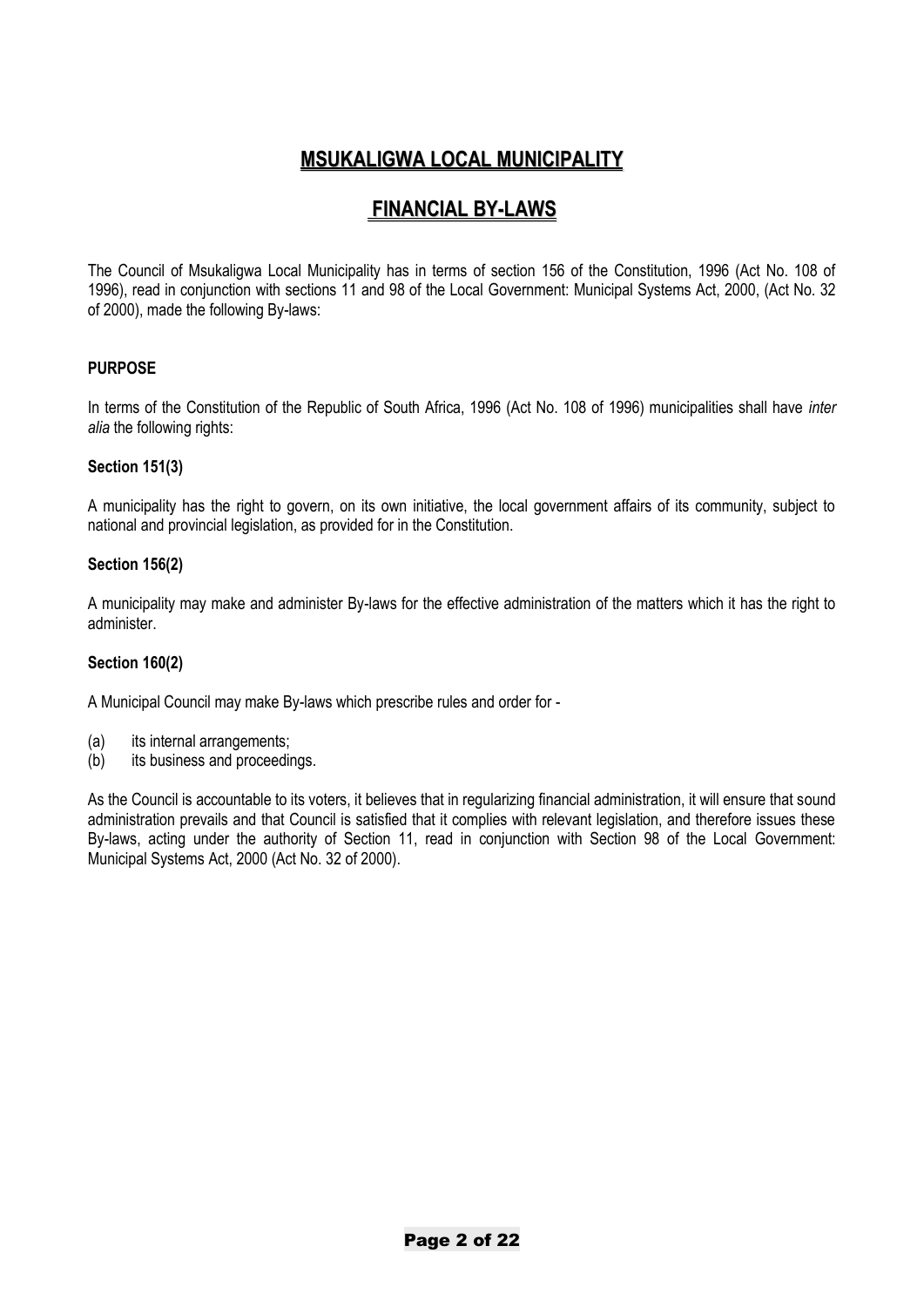# **INDEX**

# **Section**

- 1. DEFINITIONS
- 2. ESTIMATES AND BORROWING
- 3. ACCOUNTING SYSTEMS AND COSTING
- 4. INCOME
- 5. CONTROL OF RECORDS
- 6. CONTROL OF PAYMENTS
- 7. STAFF RECORDS, COUNCILLOR ALLOWANCES AND PAYMENTS
- 8. INTERNAL CONTROL
- 9. AUDIT
- 10. ASSETS
- 11. INVESTMENTS
- 12. INSURANCE
- 13. SUPPLY CHAIN MANAGEMENT
- 14. STOCKS AND MATERIAL
- 15. INFORMATION AND COMMUNICATION SYSTEMS
- 16. MISCELLANEOUS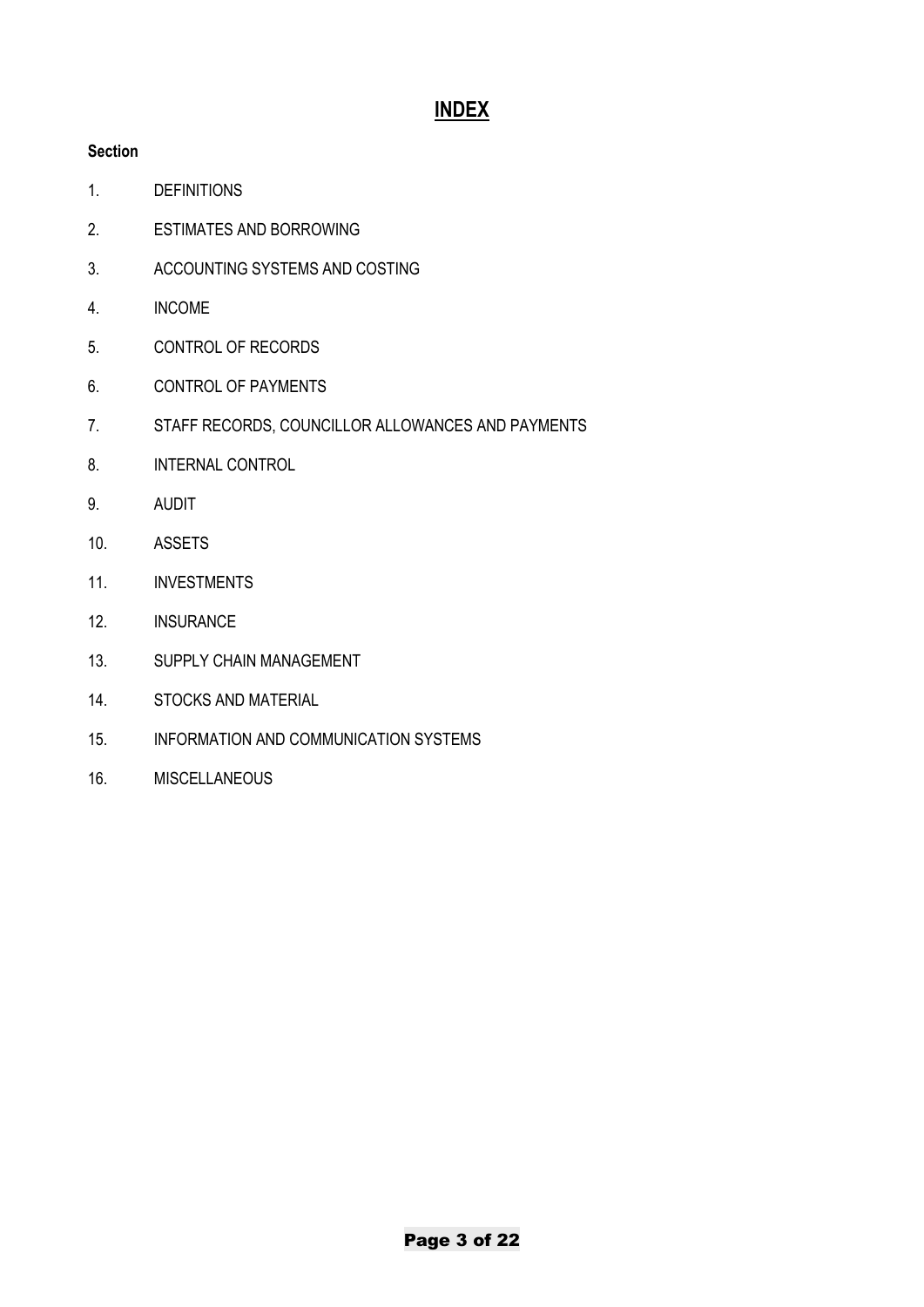## **1. DEFINITIONS**

 $(1)$  In these By-laws, unless the context otherwise indicates –

**"Act"** means the Local Government: Municipal Finance Management Act, 2003 (Act No. 56 of 2003);

**"Accounting Officer"** means the municipal official referred to in section 60 of the Local Government: Municipal Finance Management Act, (Act No. 56 of 2003);

**"Chief Financial Officer"** means the employee designated in terms of section 80(2)(a) of the Local Government: Municipal Finance Management Act, (Act No. 56 of 2003) or any amendment thereto, and any person duly authorised by the Council to act on its behalf;

**"committee"** means any committee established in terms of sections 79 or 80 of the Local Government: Municipal Structures Act, 1998 (Act No. 117 of 1998);

**"Council"** means a municipal council referred to in section 157(1) of the Constitution, 1996 (Act No. 108 of 1996);

**"department"** means any department, section or branch of the Council of which the head reports directly to the Municipal Manager only;

**"GAMAP"** means Generally Accepted Municipal Accounting Practices;

**"GRAP"** means Generally Recognised Accounting Practices;

**"Head of Department"** means the person appointed or acting as head of any department of the Council;

**"Municipal Manager"** means a person appointed in terms of section 82 of the Local Government: Municipal Structures Act, 1998 (Act No. 117 of 1998).

- (2) Any other word or expression to which a meaning has been assigned in the Local Government: Municipal Finance Management Act, 2003, and the Local Government: Municipal Systems Act, 2000, unless inconsistent with the context shall, wherever such word or expression appears in the By-laws, bear the same meaning as that assigned to it in the said legislation.
- (3) Words applying to any individual shall include persons, companies and corporations and the masculine shall include females as well as males and the singular shall include the plural and *vice versa*.

# **2. ESTIMATES AND BORROWING**

#### *(1) BORROWING*

The Chief Financial Officer or delegated official shall be responsible for the raising of such loans required for the purpose of financing capital expenditure from external sources in accordance with such terms and conditions and from such sources approved by the Council after considering the Chief Financial Officer's report.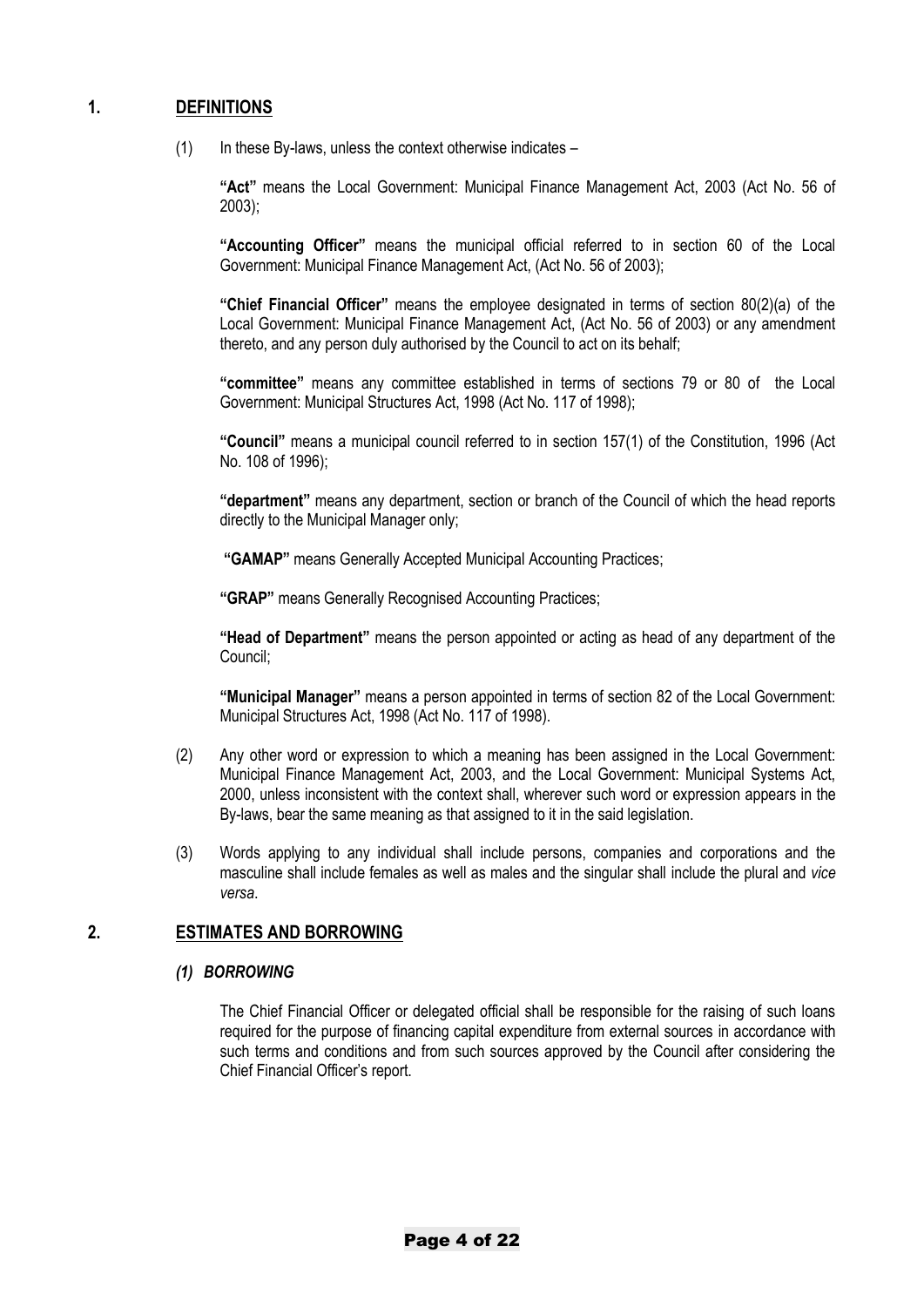#### *(2) PREPARATION OF ANNUAL BUDGET*

- (a) Every Head of a Department shall, in respect of the activities of his department, and in consultation with the Chief Financial Officer, prepare –
	- (i) a draft annual budget to appropriate money for the requirements of the municipality;
	- (ii) a draft annual budget for an ensuing financial year; and
	- (iii) a draft capital programme for the following number of financial years as determined by Council's Integrated Development Plan.
- (b) (i) The annual budget must be in the prescribed format and shall be prepared and completed at such date as determined by the Chief Financial Officer in consultation with the Mayor in terms of section 21 of the Local Government: Municipal Finance Management Act, 2003.
	- (ii) The Accounting Officer shall when necessary, in terms of section 69(2) of the Act, prepare an adjustments budget and submit it to the Mayor for consideration and tabling in the Council.
- (c) The Chief Financial Officer shall issue guidelines, after considering any growth factor determined annually by the National Treasury for municipalities generally with regard to the preparation and administration of the estimates, and Heads of Departments shall comply with such guidelines in the preparation of their estimates.
- (d) The Accounting Officer in conjunction with the Mayor in terms of section 21 of the Local Government: Municipal Finance Management Act, 2003 shall upon completion of the draft budget, follow a process of community participation in accordance with Chapter 4 of the Municipal Systems Act, and shall thereafter submit such draft, together with comments received, including his proposals for the funding thereof, to Council for approval.
- (e) The draft budget submitted to the Council for approval shall not reflect a deficit. If the aggregate operating income is less than the aggregate operating expenditure, the estimates shall contain proposals to cover such deficit.
- (f) The Council shall, prior to the beginning of a particular financial year, approve the estimates and determine the property rates, tariffs and rentals to be levied in order to balance the operating estimates: Provided that expenditure or income proposed shall not be increased or decreased unless the effects of such proposed changes have been discussed during the process of community participation.
- (g) The approved estimates may be amended by the Council during a financial year : Provided that the total estimates are not exceeded. Where expenditure is required in excess of the approved estimates, any necessary external approval shall be obtained.
- (h) The Mayor must on a monthly basis or as often as may be prescribed, submit reports in the prescribed format on the state of the municipality's budget.

#### **(3)** *CAPITAL EXPENDITURE*

(a) A report submitted by a Head of a Department in which authority is sought to incur capital expenditure, shall be done in terms of section 19 of the Local Government: Municipal Finance Management Act, 2003, and shall include the following: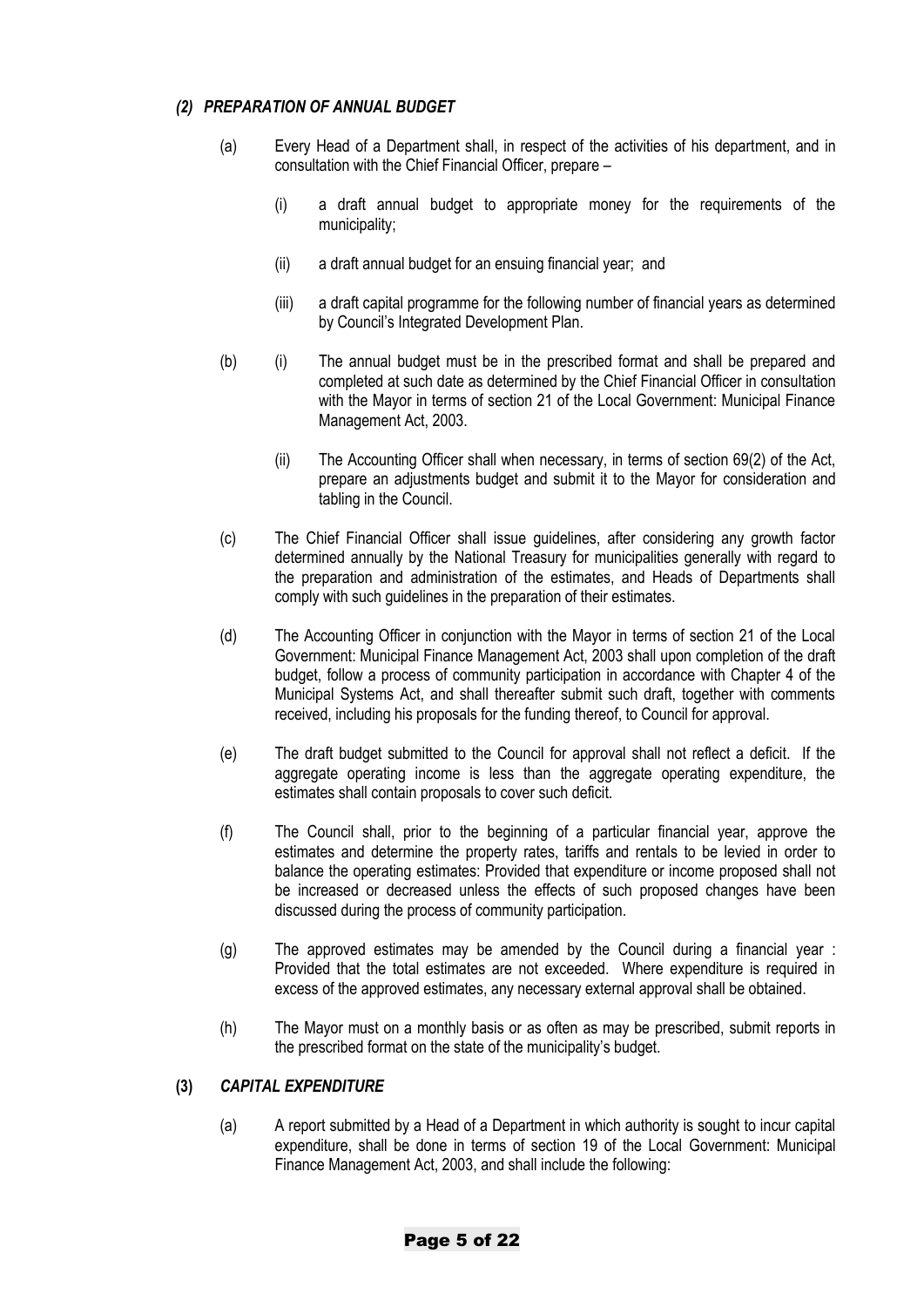- (i) The total estimated costs with a complete analysis thereof, including any consequential expenditure which will arise as a result of the works or undertaking.
- (ii) The estimated capital amount to be expended annually in respect of the works or undertaking.
- (iii) The estimated annual income to be derived and the estimated annual expenditure of any kind, including expenditure on additional staff to be incurred when the works or undertaking are taken into use.
- (iv) The estimated duration of life of the asset to be created in terms of GRAP, and as set out in the Asset Management Policy
- (v) An indication whether the work shall be done departmentally, or by an external contractor.
- (vi) Any other information required by the Accounting Officer.
- (b) No capital expenditure shall be incurred unless
	- (i) provision therefore has been made in the approved capital estimates; or
	- (ii) the Council has approved a report for additional funds for capital projects/items which were originally not budgeted for.

If sufficient funds are not available within the approved budgeted quota for any additional amounts required, the Head of a Department shall indicate which other project/item of his department can be cancelled to cover the additional expenditure; or if such source is not available, the Chief Financial Officer will, after consultation with the respective Head of Department, make a recommendation how the shortfall will be financed:

- (iii) the Council has expressly approved such expenditure as mentioned in (i) or (ii); and
- (iv) all approvals required by law have been obtained and all other requirements have been complied with.
- (c) No under-expenditure on any capital project shall be employed to cover additional expenditure on any other approved capital project without the approval of the Council: Provided that the Chief Financial Officer may, on recommendation of a Head of a Department, transfer a financial provision not exceeding the maximum amount as determined by Council and in accordance with the provisions of the Act, or approved policies.
- (d) If an approved capital estimate vote is exceeded, or is expected to be exceeded, the Head of a Department concerned, shall, subject to the provisions of section (3)(c), obtain at the first possible opportunity, appropriate authority from the Council for the additional expenditure, and such Head of a Department shall report the reasons –
	- (i) for the additional expenditure; and
	- (ii) why timeous authority, where applicable, was not obtained for the additional expenditure.
- (e) A Head of a Department shall advise the Chief Financial Officer as soon as he becomes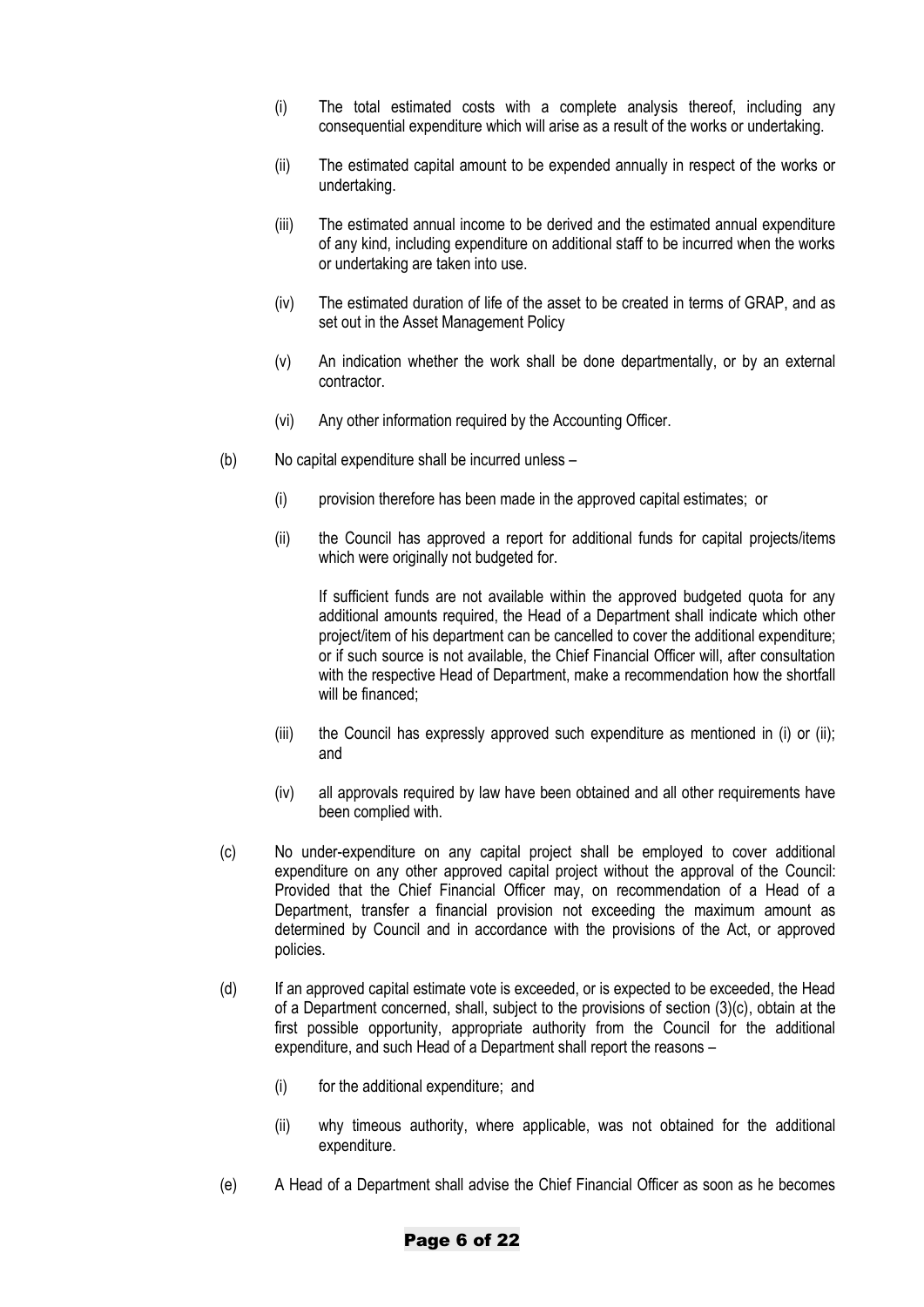aware of any amount on his capital estimates which is no longer required by his department, and the Chief Financial Officer shall report to the Council regarding such saving.

(f) Subject to the approval of the Council, budgeted expenditure allocated to uncompleted projects from a previous financial year may be incurred during a current financial year : Provided that, if necessary, a corresponding under-expenditure must be effected by the Head of a Department in terms of the requirements of the Act.

#### **(4)** *OPERATING ESTIMATES*

#### **(a)** *Excess expenditure*

If the Mayor has reason to believe that any operating estimate provision is or will be insufficient, he shall forthwith report the matter to the Council: Provided that the Chief Financial Officer may, subject to such conditions as the Council may determine, authorise the transfer of an operating estimate provision, or part thereof from a vote or votes expected to be underspent to the abovementioned operating estimates provision. In the event where no under-expenditure is available, the reasons for the excess expenditure shall be stated and any decrease in other expenditure which may occur in order to meet the excess expenditure, shall be indicated. The matter shall be considered by the Council with a view to cover the excess expenditure by a decrease in expenditure or an increase in income.

When the full amount provided for a specific purpose in the estimates in respect of the operating account has not been spent for that purpose, the balance shall not, except as mentioned above or with the consent of the Council, be used for any other purpose.

#### **(b)** *Shortfall in income*

Where estimated income is unlikely to realise, the Head of the Department concerned shall, without delay, give an account for the reasons resulting to the shortfall in income to the Chief Financial Officer. The Mayor shall then report to the Council if the shortfall is, in his opinion, substantial and indicate how the shortfall will be met in terms of the requirements of the Act.

# **(5)** *REPORTS*

- (a) No report containing financial implications shall be considered by the Council unless the report, including a financial report of the Chief Financial Officer in this regard, has been considered by the Executive Committee. The essence of the contents of the financial report of the Chief Financial Officer shall not be altered.
- (b) Where any expenditure is contemplated in a report submitted to the Council, the Head of the Department shall indicate the applicable provision on the capital or operating estimates and the vote against which the expenditure is to be charged.
- (c) Before instructions are given to a consultant with regard to any capital project, and before any expenditure is incurred, the Head of the Department concerned, having first obtained the approval of the Council or Executive Committee, where applicable, shall also see to it that adequate financial provision is made in the relevant estimates.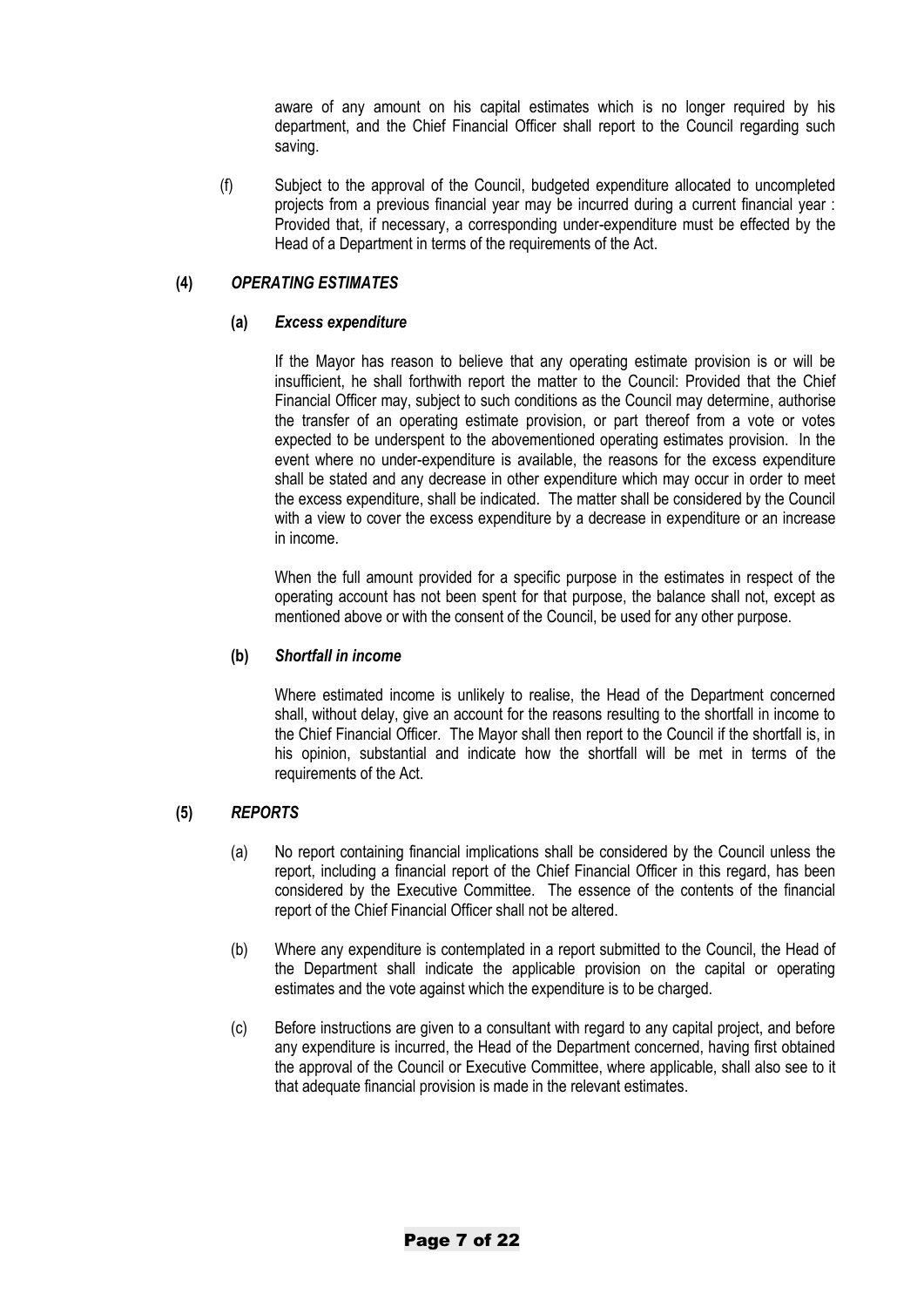#### **(6)** *VIREMENT*

- (a) The principle of virement is to allow departments a certain amount of freedom to manage the budget votes to approve limits and to provide flexibility so as to assist Council in meeting its objectives.
- **(b) The general principles of virement are:**
	- **i. The transfer of the budget allocation does not involve a change of policy or extra spending in future years;**
	- **ii. Virement are allowed within a "vote" which will not result in the adjustment of a "budget vote" (Adjustment of budget vote may only be approved in terms of section 29 of the MFMA or an adjustment budget approved by Council)**
	- **iii. Virement are not permitted in relation to the revenue side of the budget.**
	- **iv. Virement between votes should be permitted where the proposed shifts in funding facilitate sound risk and financial management.**
	- **v. Virement from the capital budget to the operating budget are not permitted**
	- **vi. Virement towards personnel expenditure are not permitted**
	- **vii. Virement to or from the following items are not permitted: Bulk purchases; debt impairment; interest charges; depreciation; grants to individuals; revenue foregone; insurance and VAT.**
	- **viii. Virement should not result in adding new projects to the capital budget**
	- **ix. Virement of conditional grant funds to purposes outside of that specified in the relevant conditional grant are not permitted**
	- **x. The cost centre from which the budget is being transferred has sufficient resources for the remainder of the financial year, taking into account all known commitments**
	- **xi. The amount transferred between cost centres may not exceed the maximum amount as approved by Council resolution or its Delegated Powers of Authority**
	- **xii. The Chief Financial Officer shall report to Council monthly on any virement made during a financial year in terms of the requirements of the Act.**

# **3. ACCOUNTING SYSTEMS AND COSTING**

- (1) The Chief Financial Officer, or a Head of a Department, when so requested by the Chief Financial Officer, shall maintain relevant accounting principles in respect of intergovernmental grants, capital and operating accounts and, except in so far as the form of such accounts may be prescribed by law, such systems shall be kept in whatever form the Chief Financial Officer or external grantor of funds should consider suitable.
- (2) The system used by a department for the collection of revenue, the keeping of books or any records relating to financial matters, assets, stocks, as well as cost accounting, shall be subject to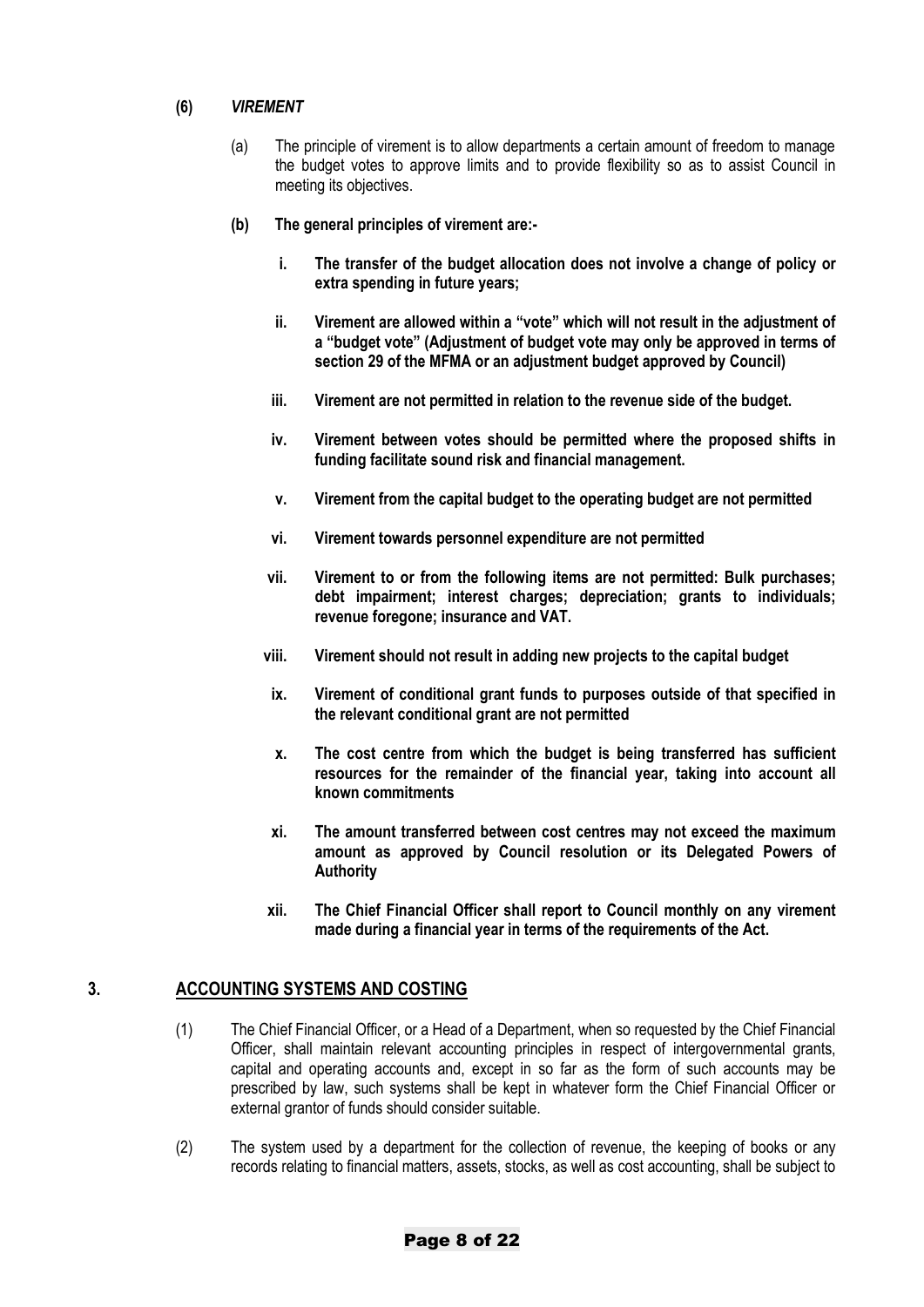the approval of the Chief Financial Officer and no such system shall be established, altered or deviated from without the Chief Financial Officer's approval.

- (3) The Chief Financial Officer shall keep the financial accounting records of the Council up to date, and the accounting systems which he has accepted in compiling such records shall, apart from complying with any prescribed law, adhere to any compulsory guidelines which National Treasury may from time to time after consultation with the Auditor-General determine.
- (4) The Chief Financial Officer or designated official shall continuously review all tariffs in respect whereof expenditure is taken into account elsewhere, in conjunction with a Head of a Department.
- (5) The Chief Financial Officer shall prepare financial statements in respect of each financial year in accordance with GAMAP, GRAP and/or any subsequent regulations/principles and be certified as correct by the Accounting Officer.
- (6) Except in respect of normal services for which the Council has determined tariffs, no goods of any kind belonging to the Council, or in respect of which it is taxable, shall be supplied to, and no work shall be carried out by it for any other person without the Council's approval and unless the Council is satisfied that the supplying of such goods or the executing of such work is to its advantage.
- (7) No material shall be supplied to and no work shall be carried out for a private individual, company, firm, organisation, state or parastatal body, unless the Head of the Department concerned has been notified by the Chief Financial Officer that the amount of the estimated cost or part of the cost of the work has been paid or otherwise been provided for: Provided that the Chief Financial Officer may in his discretion, in the case of state or parastatal bodies, deviate from this provision. If a payment has been made in advance in compliance with this section, and it nevertheless becomes evident to the Chief Financial Officer or the Head of the Department performing the work or supplying the material, that such payment in advance is likely to or will be exceeded by the cost of the work or material, such Head of a Department shall not continue with the performance of such work or the supply of such material without the prior consent of the Accounting Officer, and without thereafter complying with such terms and conditions as the Accounting Officer may determine.
- (8) No department shall carry out work or render services to another department or section unless such work or services are requisitioned on the Council's official departmental works order and signed by a duly authorised official. The document shall contain a description of the work or services, the estimated cost thereof, the authority for incurring the expenditure, and the vote or item or job number against which such expenditure should be debited.
- (9) Charges levied by one department in respect of another department, for work or services referred to in section 3(8) shall be submitted without delay to the latter department for approval and thereafter be submitted to the Chief Financial Officer for recharge purposes. Any objection to such a charge shall be referred to the Chief Financial Officer for a final decision.
- (10) (a) Works, which have been provided for on the operating estimates, including the maintenance and repair of such works, of which the anticipated cost will, in the opinion of the Head of the Department concerned, exceed the amount mentioned in section 16(5) as well as such other work as may be determined by the Council, shall not be carried out departmentally unless the Chief Financial Officer has issued a work order for same on application by the Head of the Department concerned.
	- (b) The Chief Financial Officer may refuse to issue a work order as referred to in subsection (a) as he deems necessary if the application therefor is not supported by such information relating to material, labour, transport and other costs.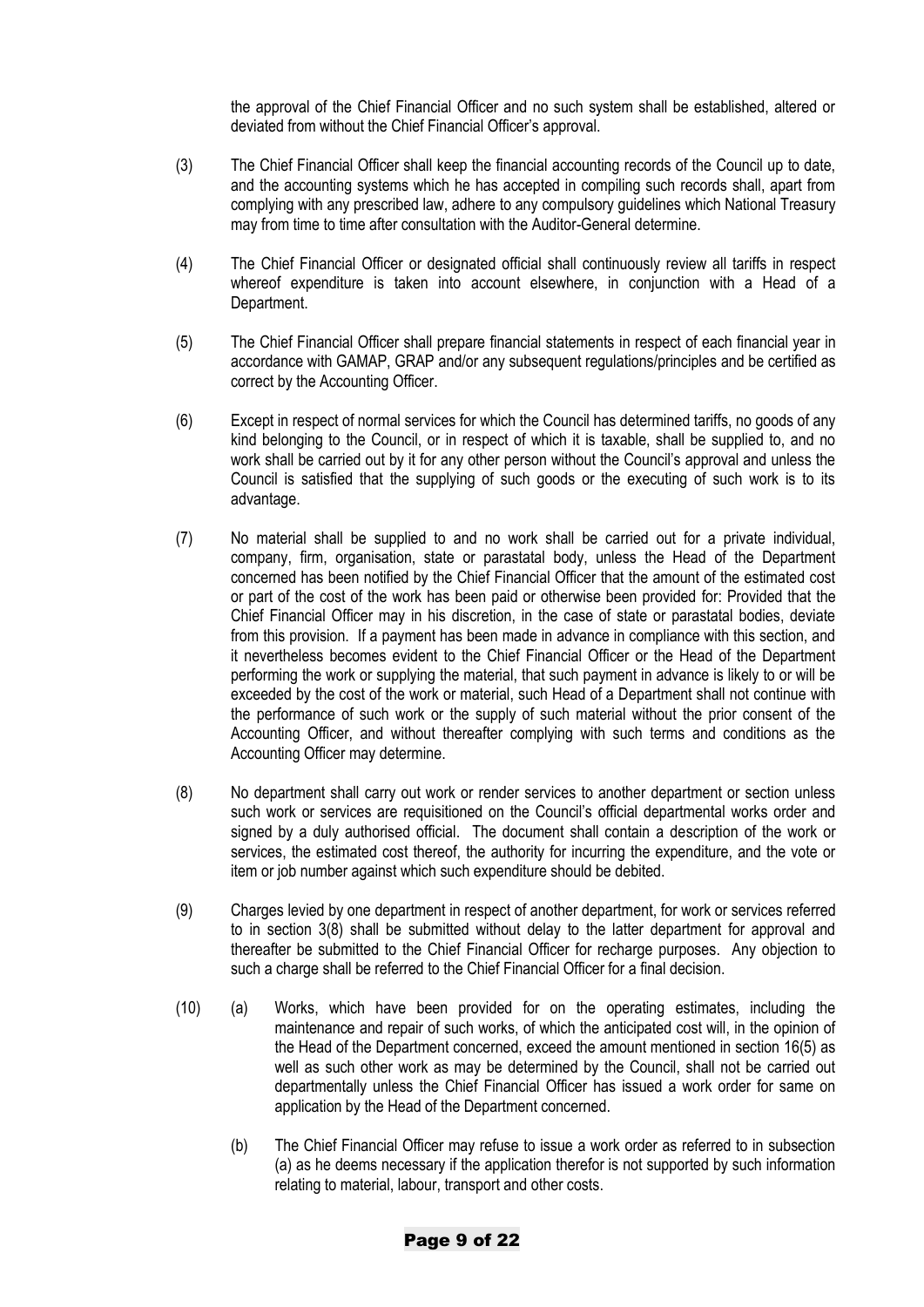- (c) An application for the issue of a work order shall be submitted on a form prescribed by the Chief Financial Officer, and the vote against which the relevant expenditure is to be charged shall be stated therein.
- (11) No stocks and materials shall be transferred from one job to another, unless there has been complied with the provisions of section 13(10)(a).

## **4. INCOME**

- (1) The Accounting Officer shall be responsible for the collection of all monies due to the Council in terms of the Council's Credit Control and Debt Collection By-laws.
- (2) All monies received shall be balanced and deposited daily, or at such regular intervals as the Chief Financial Officer may determine, at the department of the Chief Financial Officer or the Council's bankers. The Chief Financial Officer must be provided with the necessary proof that the monies have been balanced and deposited.
- (3) The Chief Financial Officer or designated official shall ensure that all monies received by any other department are paid over regularly to his department or otherwise in accordance with the provisions of section 4(1), and for that purpose he shall prescribe a system for the collection of income, and no such system shall be altered or deviated from without the Chief Financial Officer's approval.
- (4) Heads of Departments shall notify the Chief Financial Officer or designated official immediately of any monies becoming due to the Council, and such notification shall state the reasons why such monies are due.
- (5) No amount due to the Council shall be written off as irrecoverable without the approval of the Council, provided that the Chief Financial Officer shall be authorised to write off appropriate amounts in any one case not exceeding the amount as determined by Council, and a record of all amounts written off shall be kept by the Chief Financial Officer, in such form as he may decide.

#### *(6) RECEIPTS*

- (a) (i) All monies received shall be recorded immediately by means of a numbered official receipt or in any other manner approved by the Chief Financial Officer.
	- (ii) Receipts shall not be altered in any way and the use of erasable ink, solvents or a similar device shall not be permitted and any error appearing thereon shall be rectified by the issue of a new acknowledgement of receipt and the cancellation of the erroneous receipt.
- (b) Every cancelled receipt form or other applicable acknowledgement document and all duplicates thereof shall be replaced in its proper place in the receipt book, or, in the absence of a receipt book, filed in accordance with instructions issued by the Chief Financial Officer.
- (c) Any surplus cash found shall immediately be declared as such and deposited without delay to the credit of the appropriate account and all cash shortages shall be dealt with in terms of section 32 of the Local Government: Municipal Finance Management Act, 2003: Provided that if the Council, considering the circumstances, is satisfied that the official was in no way to blame for the deficiency, he may decide that the mentioned official shall not be obliged to make the deficit good or that the amount of any deficit which he has made good, shall be refunded to him.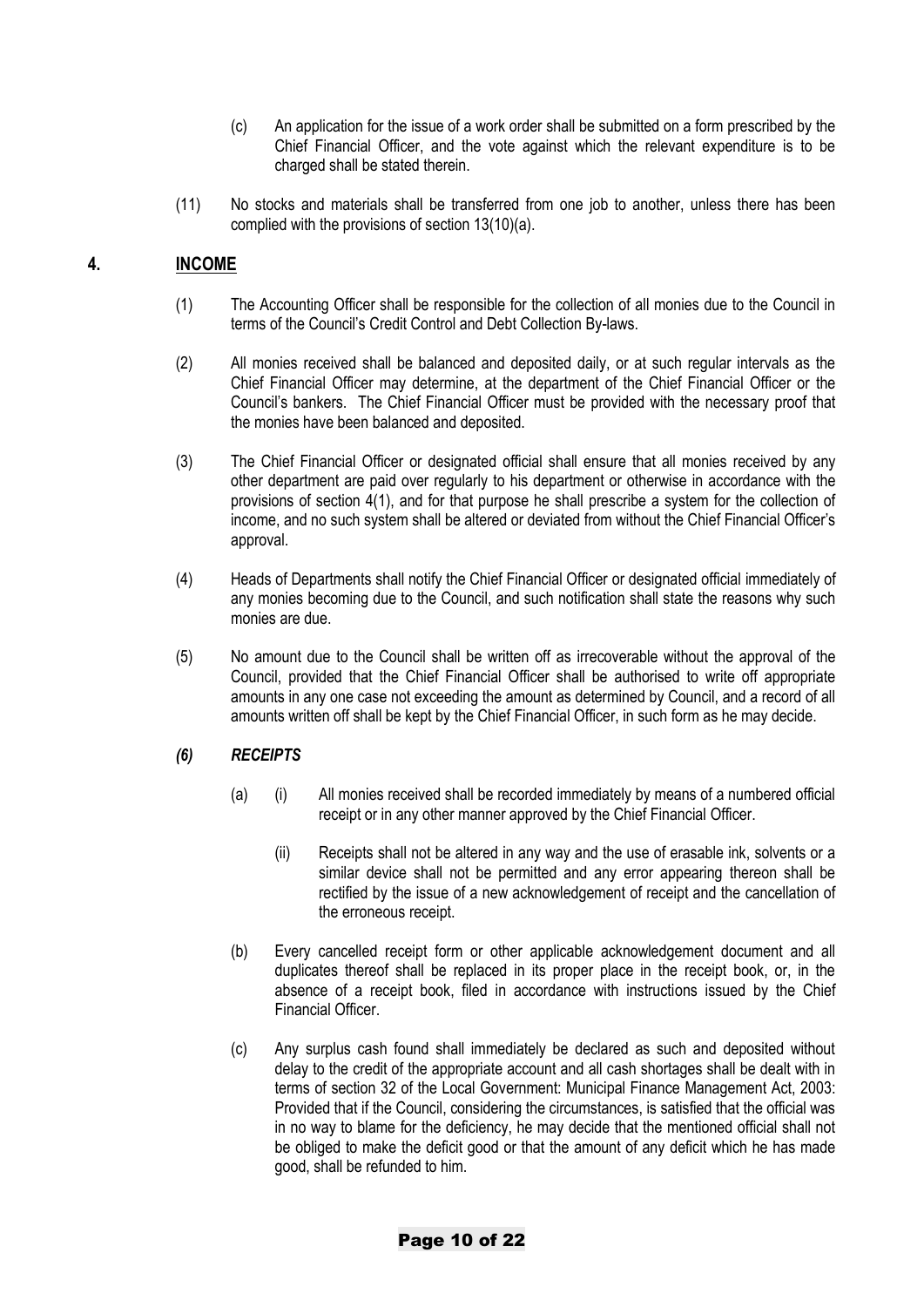(7) The determination and annual review of rentals, tariffs, fees and other charges shall be done and appropriate recommendations shall be made to the Council as agreed between the Chief Financial Officer and the applicable Head of the Department.

# **5. CONTROL OF RECORDS**

- (1) Receipt books as well as all printed material offered for sale, except documents which any department controls and sells with the explicit authorisation of the Chief Financial Officer, shall be obtained only from the Chief Financial Officer, and the Chief Financial Officer or department so authorised shall keep a register with particulars of the quantities received from the printers and of the items issued, together with the signature of the recipient.
- (2) Every document containing a record of transactions which involves the receipt or payment of money, which is to be written up by hand, shall be completed in ink, and the use of pens with erasable ink is not allowed. Where an entry in such document has been audited, it shall not be altered in any way.
- (3) Any improvements or alterations to other records shall be made by crossing out the incorrect figures and inserting the correct figures at the top, and the person making the alteration shall affix his signature thereto.
- (4) It shall be the responsibility of every Head of Department to take the necessary steps to safeguard all documents of possible significance in legal proceedings and which fall under the control of his department and to store such documents as are necessary in terms of the Archives Act, 1962 (Act No. 6 of 1962), and the Director: Corporate Services may, from time to time, issue directives in this regard.
- (5) (a) All agreements and similar legal documents, shall upon completion, be placed in the safe custody of the relevant Directorate in terms of the Archives Act and record keeping policies.
	- (b) The Director: Corporate Services shall maintain a register of all documents mentioned in subsection (a) in which the number, nature, period of validity and any other information of importance regarding each document, is recorded.

# **6. CONTROL OF PAYMENTS**

- (1) Every payment from the funds of the Council, other than imprest money, shall be made by the Chief Financial Officer by means of the Council's bankers.
- (2) The signatures of at least two persons duly authorised by the Accounting Officer shall appear on all cheques issued by the Council.
- (3) Every Head of a Department shall maintain a register of persons to whom authority has been delegated to sign official documents, and such register shall indicate the nature of the documents to which such signing authority applies, and shall include specimen signatures.
- (4) A copy of the register referred to in section 6(3) shall be made available to the Chief Financial Officer, who shall be notified immediately of any changes to such register.
- (5) Every voucher submitted for payment shall be in the form prescribed by the Chief Financial Officer and shall be certified by an authorised official from the department concerned and shall, when submitted to the Chief Financial Officer, be accompanied by supporting documents, where applicable, and have the following information thereon:-
	- (a) The name of the department against which it is to be charged.

#### Page 11 of 22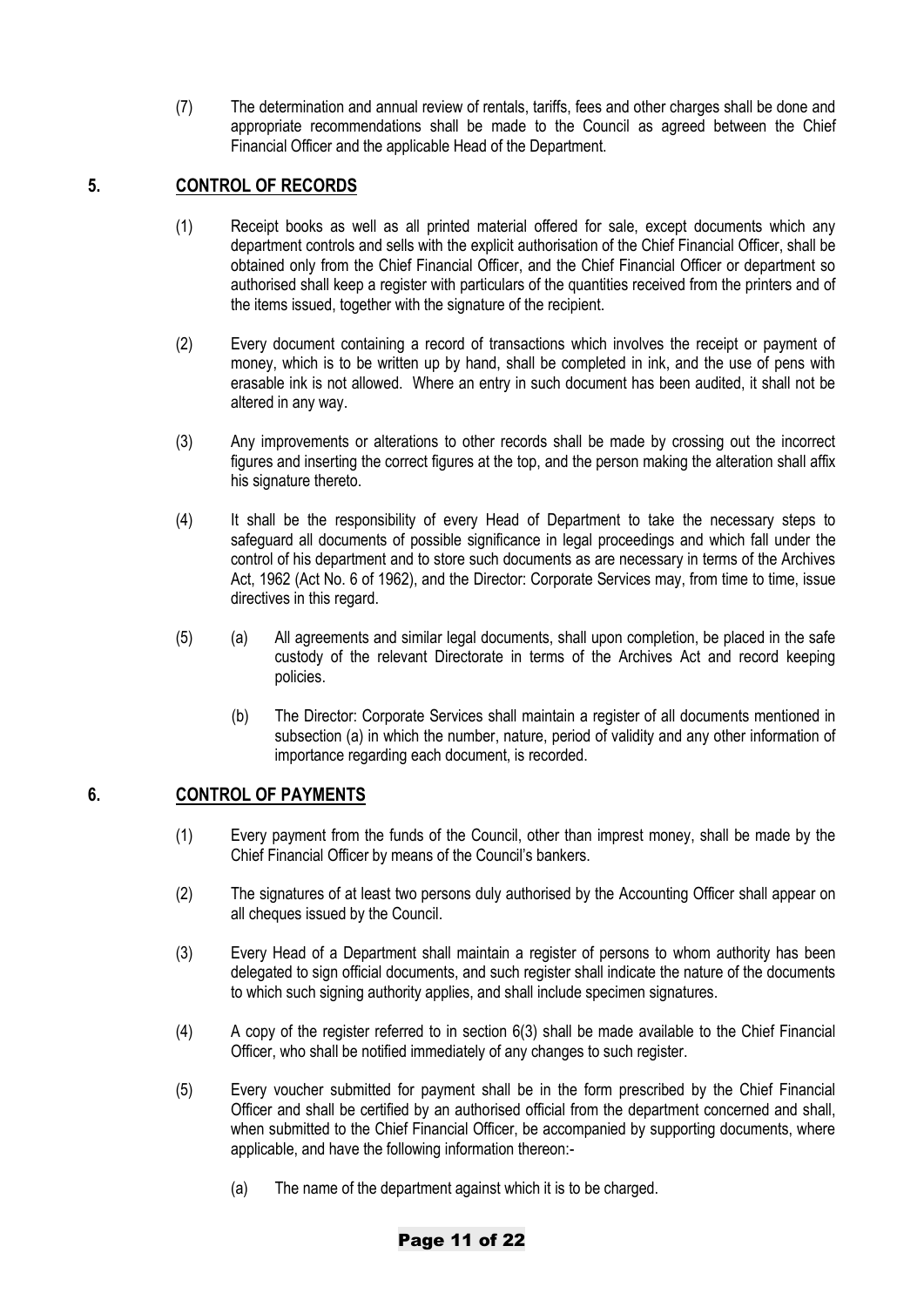- (b) The vote, item or account number from which it is to be paid.
- (c) That sufficient estimate provision exists.
- (d) The authority for the expenditure.
- (e) That the goods have been received or the services rendered.
- (f) The statutory authority, where relevant.
- (g) That the price charged is reasonable or according to contract.
- (h) Such other information as the Chief Financial Officer may direct.
- (i) The Chief Financial Officer or an official authorised by him to do so shall approve such voucher before settlement of the account.
- (j) Progress payments in respect of a contract shall be limited to the value of the work and the material supplied, as certified in terms of the aforesaid subsections, less the amount of previous payments made and the amount of retention money withheld in terms of the contract.

In the case where the Council makes use of the service of consulting engineers, architects etc., the certificate for payment must be co-signed by the Director: Technical Services or other responsible Head of a Department as applicable.

- (k) The Chief Financial Officer shall not in respect of any contract make any payment in excess of the total amount authorised by the Council unless the Council has resolved otherwise after considering a written report by the Head of the Department concerned stating the reasons why the excess expenditure should be incurred.
- (6) Notwithstanding the provisions of sections 6(5) (c) and (d), payment shall nevertheless be made where the Chief Financial Officer in conjunction with the Director: Corporate Services is of the opinion that the Council is under a legal obligation to do so : Provided that such payment is so certified and : Provided further that such payment shall forthwith be reported to the Council for notification.

#### (7) *PETTY DISBURSEMENTS*

- (a) Imprest accounts for the making of petty disbursements shall only be established with the approval of the Chief Financial Officer, who shall prescribe the amount of such accounts and the nature and extent of payments to be made therefrom.
- (b) Every voucher submitted by a department for the refund of petty disbursements shall be accompanied by supporting documents acceptable to the Chief Financial Officer for all such payments and a proper record shall be kept in a form approved by the Chief Financial Officer.
- (8) The Chief Financial Officer shall submit a monthly report in respect of the immediate preceding month reflecting the cash and bank balances as at the beginning of the month, the total amounts received and payments made during that month and the cash and bank balances as at the end of that month reconciled with the bank statements.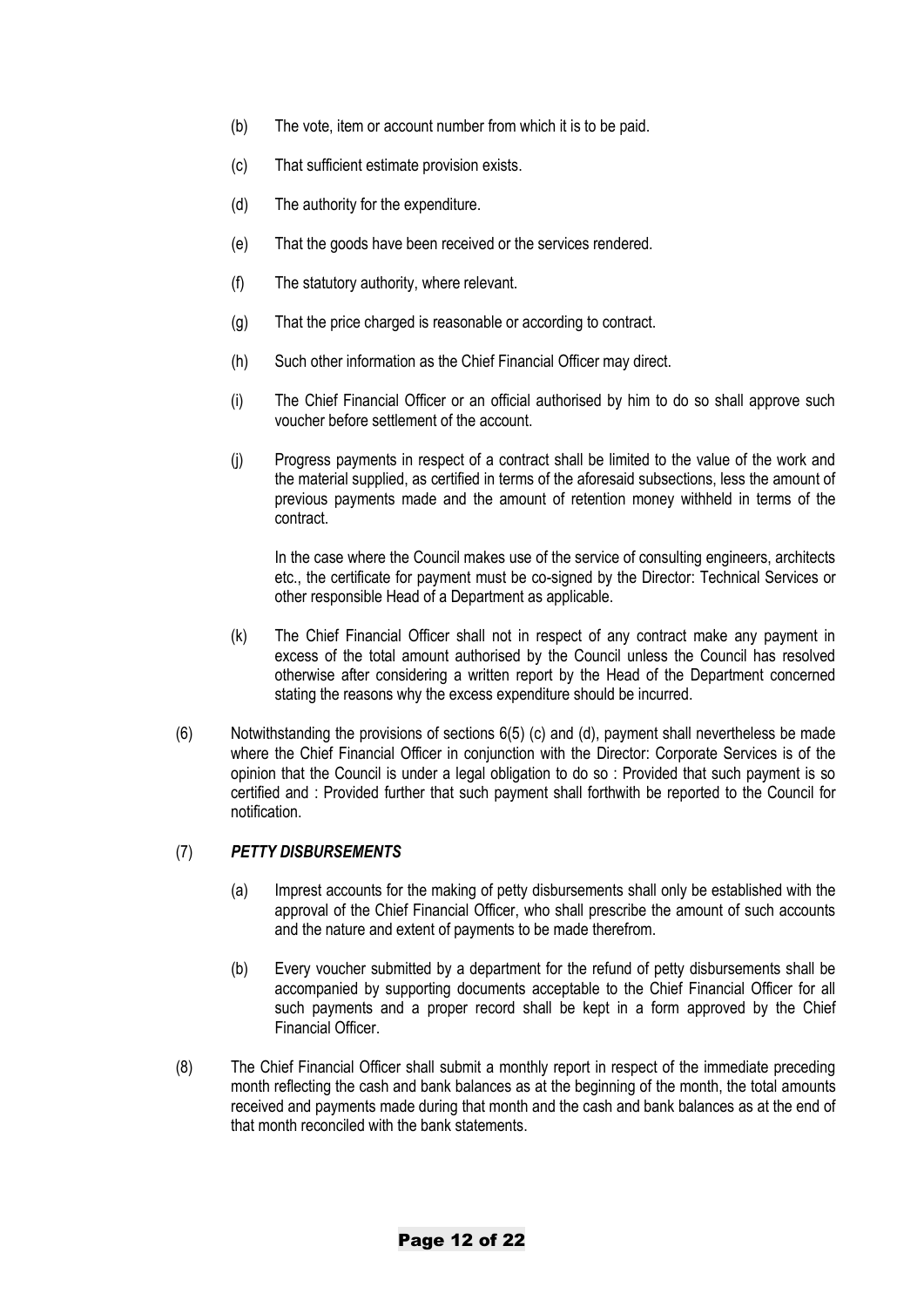# **7. STAFF RECORDS, COUNCILLOR ALLOWANCES AND PAYMENTS**

- (1) The Chief Financial Officer is responsible for the calculation of salaries, wages, allowances, leave payments due and shall keep the necessary records for this purpose.
- (2) The Chief Financial Officer shall be responsible for the verification of all calculations referred to in section 7(1).
- (3) The payment of all salaries, wages, allowances, leave payments and any other payments due shall be made by the Chief Financial Officer or designated official and the method of such payment shall be at his discretion.
- (4) The Chief Financial Officer shall be notified of all appointments, promotions, dismissals, resignations, transfers, leave of any description as well as any absence without leave of an employee and all matters affecting the emoluments of employees and councillors of the Council. The submission of such information to the Chief Financial Officer shall be in such form and at such date and time as the Chief Financial Officer may from time to time determine.
- (5) A Head of a Department shall be required to certify that, in respect of every employee reflected on the paysheet for each pay period, such employee was employed by the Council during such period, in a form as prescribed by the Chief Financial Officer.
- (6) In the event of salaries and wages having to be paid in cash due to unforeseen circumstances
	- (a) the supervisor or a responsible official designated by the Head of the Department, and who shall be present, and the paymaster shall certify that the amounts reflected on the paysheet or pay tickets have been duly paid to the respective persons against their signatures or other marks of identification; and
	- (b) the paymaster or other responsible official designated by the Chief Financial Officer shall certify that all unclaimed salaries or wages have been paid into the designated account, in accordance with any relevant legislation, within the period specified by the Chief Financial Officer and appropriate record of such unclaimed monies shall be kept.

# **8. INTERNAL CONTROL**

- (1) The following shall be the responsibility of a Head of a Department:-
	- (a) To establish and maintain internal control systems to ensure that the activities of his department are conducted in an efficient and well ordered manner; and that the control systems are as such that, where applicable, it will assist to reach the goals which must be obtained in sections 9(6) and 9(7).
	- (b) To ensure that adequate measures are taken to safeguard computer equipment, programs and all associated records.
	- (c) Generally to maintain and safeguard all assets, materials and records for which the department is responsible.
	- (d) Such financial control systems are subject to the approval of the Chief Financial Officer and for such purpose each Head of a Department must submit such control systems to the Chief Financial Officer. The Chief Financial Officer has the power of attorney to implement such control systems where the Head of the Department neglects to do so.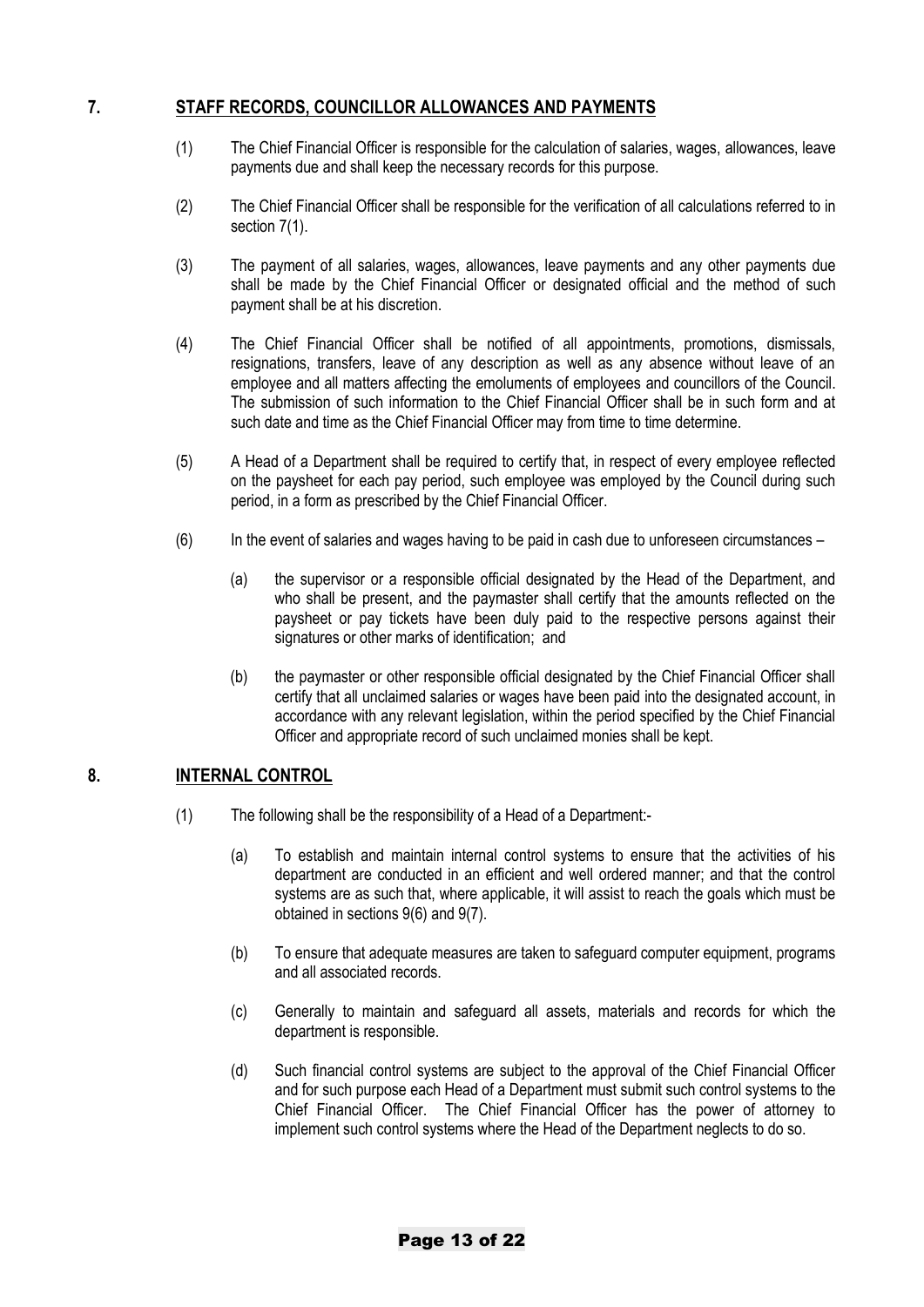# **9. AUDIT**

(1) The Accounting Officer shall be responsible for the auditing (on such a basis as he considers appropriate and subject to any legal prescriptions) of all records, transactions, undertakings or matters in general relating to the finance, stocks and assets of the Council. He shall establish an Audit Committee in terms of section 79 of the Local Government: Municipal Structures Act, 1998 read with section 166 of the Local Government: Municipal Finance Management Act, 2003.

#### (2) **Functions and duties of the Audit Committee**

The Audit Committee must, with regard to any audit performed by or on behalf of the Auditor-General,

(a) together with the Accounting Officer, the external auditor and such other employees of the Council as it may deem appropriate, assess the planning and scope of and approach to such audit;

- (b) evaluate the findings of the external auditor especially:-
	- (i) significant transactions that do not fall within the normal activities of the municipality;
	- (ii) substantial deficiencies in internal control and the recommendations to improve them;
	- (iii) the reasonable reporting, presentation and publication of information in annual financial statements;
	- (iv) the relevance of the accounting policy followed in the compilation of annual financial statements;
	- (v) compliance with generally accepted municipal accounting practice;
	- (vi) compliance with the law;
- (c) generally evaluate the report of the external auditor on the financial statements;
- (d) evaluate substantial unsolved accounting or auditing problems experienced during such audit;
- (e) evaluate the advice provided by the external auditor or any other person with regard to the objects of the Audit Committee; and
- (f) assess the co-ordination and co-operation between the external auditors and the internal auditor, if any.

#### (3) **The Audit Committee must, with respect to internal auditing-**

- (a) provide a forum for direct reporting of the findings of the internal auditor, if any;
- (b) evaluate the efficiency and effectiveness of the internal audit function, if any;
- (c) assess matters of significant importance reported by the internal auditor, if any;
- (4) **The Audit Committee must, in respect of financial reporting-**
	- (a) assess the effectiveness of policies for and procedures of financial reporting; and

#### Page 14 of 22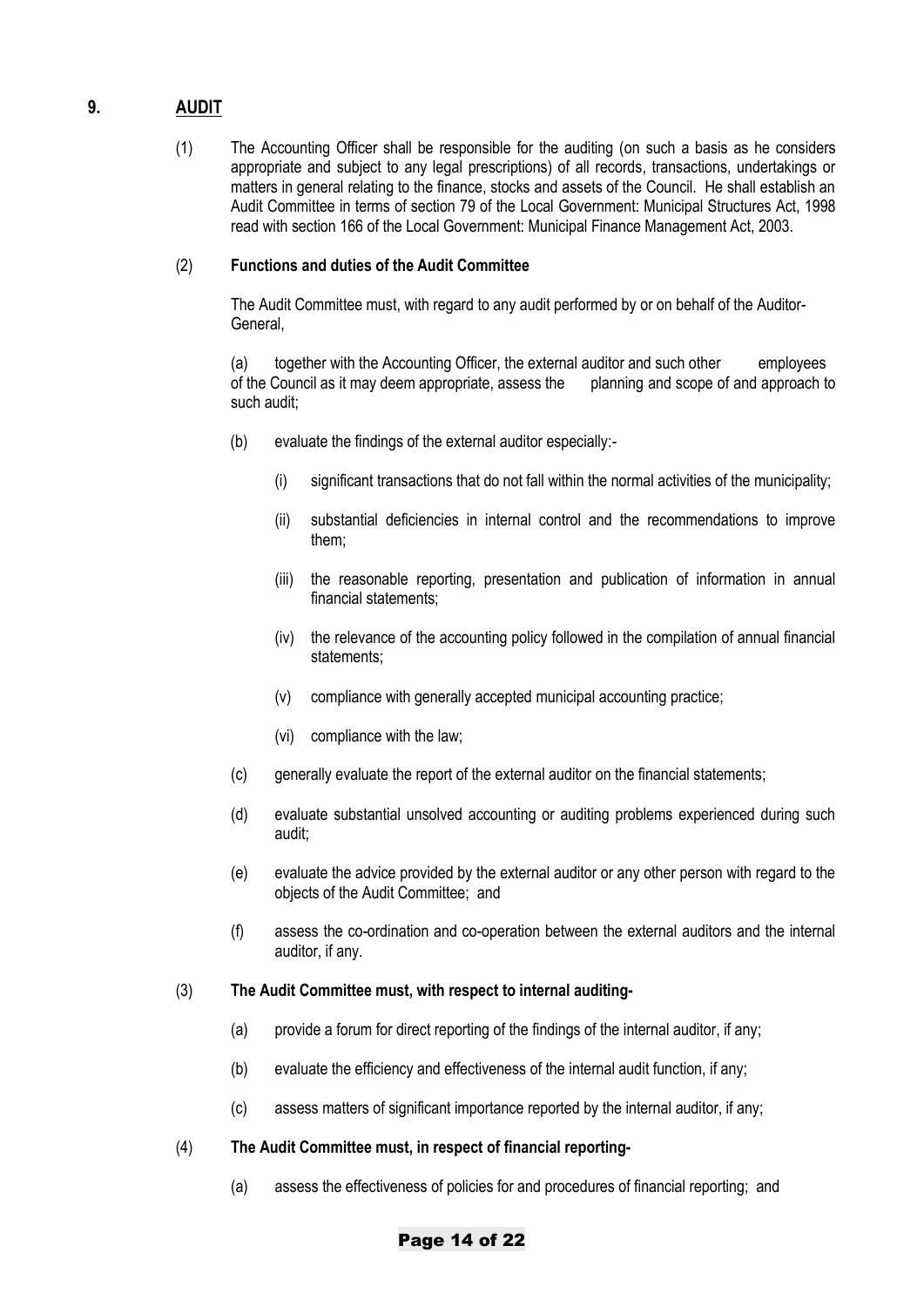(b) consider the way of fair presentation of the financial statements.

#### (5) **The Audit Committee must, with respect to internal control-**

- (a) review the effectiveness of the accounting and control system;
- (b) assess any deficiency in the accounting and internal control system;
- (c) assess the measures implemented to address such deficiencies; and
- (d) assess and confirm the policies and procedures for identifying areas of risk and the measures implemented to ensure adequate control of and security at such areas.

#### (6) **The Audit Committee must-**

- (a) consider and submit a report on matters referred to it by the Accounting Officer; and
- (b) perform such functions as the Accounting Officer may assign to it from time to time.

#### (7) **Powers of the Audit Committee**

- (a) The Audit Committee may, to the extent necessary for the efficient and effective performance of its function and achievement of its objectives:-
	- (i) access and inspect any records, documents and information held otherwise by the municipality or an employee of the municipality;
	- (ii) access and inspect any premises on which or from where the activities of the municipality are performed;
	- (iii) conduct interviews with the Council or any committee thereof and summons any employee of the municipality to appear before it and interview him or her;
	- (iv) investigate or cause to be investigated by any employee of the municipality, after consultation with the Municipal Manager, any matter;
	- (v) ensure that effective accounting policies, systems and reporting are implemented and applied; and
	- (vi) facilitate improvement of the standard of financial reporting.

#### (8) **Performance Audit Committee**

#### (a) Functions and duties of the Performance Audit Committee

- (i) Review the quarterly reports submitted to it.
- (ii) Review the PMS focussing on economy, efficiency, effectiveness and impact in so far as the KPI's and performance targets as set by the municipality are concerned and make recommendations in this regard to the Council via the Executive Committee.
- (iii) At least twice during a financial year submit an audit report to the Municipal Council via the Executive Committee.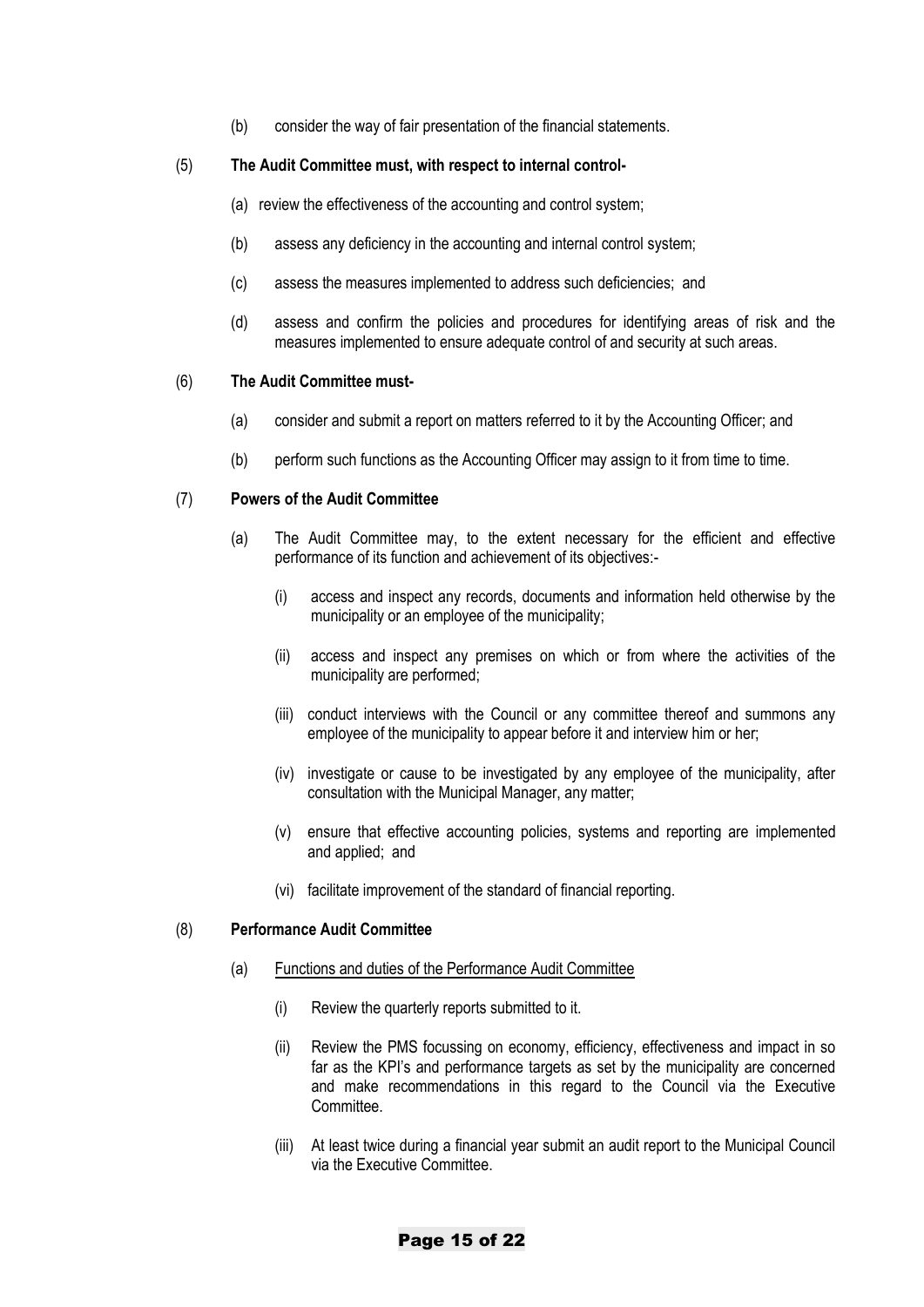- (b) The Performance Audit Committee may-
	- (i) communicate directly with the Council, Municipal Manager or the internal and external auditors of the municipality;
	- (ii) access any municipal records containing information that is needed to perform its duties or exercise its powers;
	- (iii) request any relevant person to attend any of its meetings, and if necessary, to provide information requested by the committee and investigate any matter it deems necessary for the performance of its duties and the exercise of its powers.

#### (9) **Loss and Damage**

- (a) If a person who is in the employ of the municipality caused the municipality a loss or damage because he –
	- (i) failed to collect money owing to the municipality for the collection of which he was responsible;
	- (ii) is or was responsible for an irregular payment of money of the municipality or for a payment of such money not supported by a proper voucher;
	- (iii) due to an omission to carry out his duties, is or was responsible for fruitless expenditure of money of the municipality;
	- (iv) is or was responsible for a deficiency in, or for the destruction of or damage to money of the municipality, stamps, face value documents and forms having a potential value, securities, equipment, stores or any other property of the municipality; or
	- (v) due to an omission to carry out his duties, is or was responsible for a claim against the municipality;

then the Accounting Officer, or if the Accounting Officer was responsible for such loss or damage, the Council, shall determine the amount of such loss or damage and take disciplinary action where possible and in appropriate cases recover the loss or damage.

(b) Any loss suffered by the municipality and which the Accounting Officer, or if the Accounting Officer is responsible, the Council, suspects to be due to any fraudulent or corrupt act or an act of bribery committed by any person, shall forthwith be reported by the Accounting Officer or the Council, as the case may be, to the South African Police Service and Auditor-General.

#### (10) **Unauthorised Expenditure**

Unauthorised expenditure shall be disallowed and shall not form a charge against a fund or account concerned until it has been approved by the responsible authority, in accordance with the normal budgetary procedure applicable to the fund or account concerned, and any unauthorised expenditure or part thereof as determined by the Minister, M E C or Council, as the case may be, which has not been authorised, shall be recovered from the Accounting Officer if he is unwilling to recover the amount concerned from the beneficiary or the person responsible for the unauthorised expenditure : Provided that where unauthorised expenditure has been effected –

(a) on a written instruction of a Councillor notwithstanding the fact that he does not have the necessary authority; or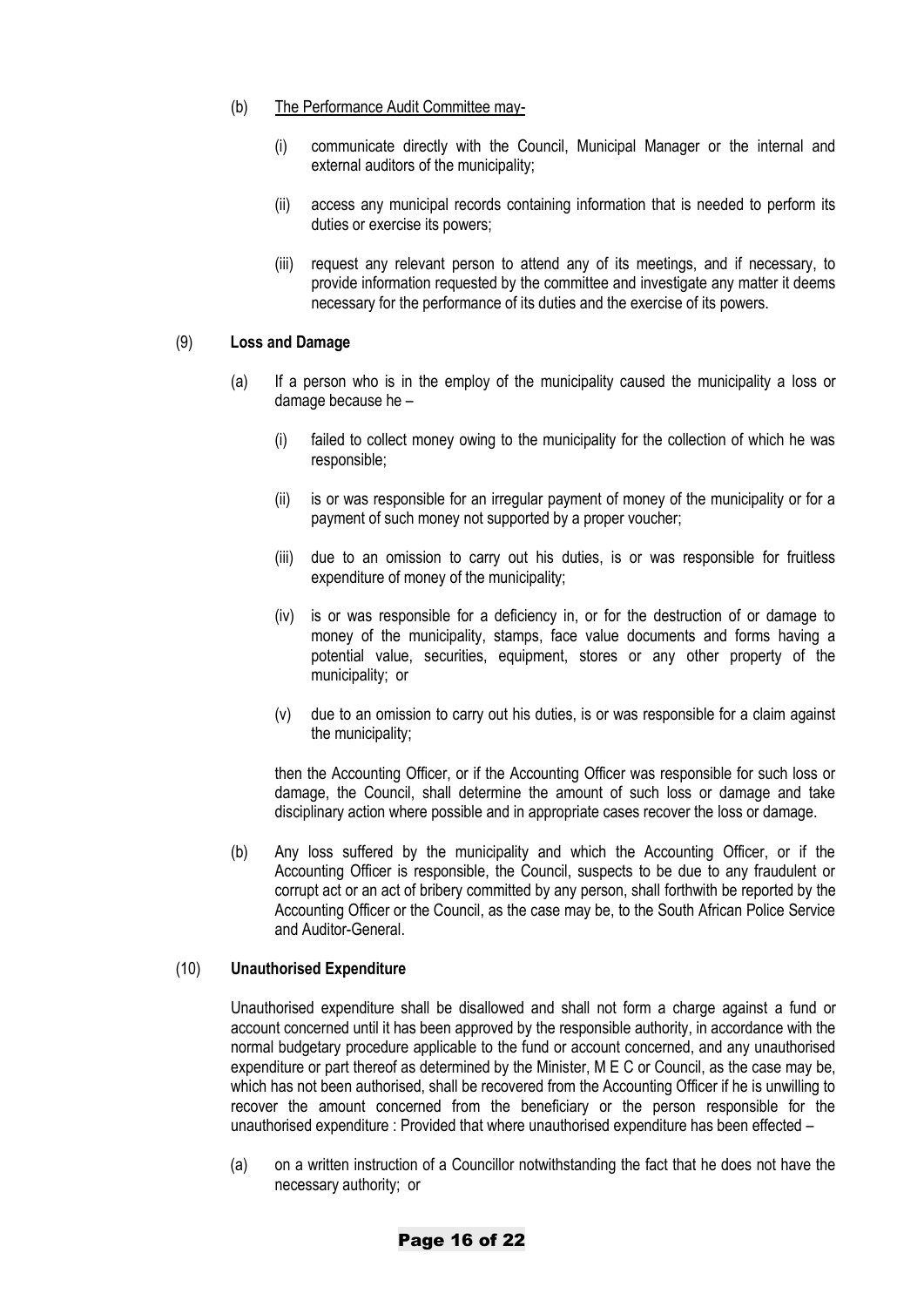(b) as a result of a Council resolution in favour of which a Councillor voted, unless it is recorded that such Councillor voted against such resolution; and after the Accounting Officer has recorded his objection against such instruction or resolution, such expenditure shall be recovered from the Councillor concerned : Provided further that all such unauthorised expenditure shall forthwith be reported by the Accounting Officer to the MEC for Local Government Affairs, the MEC responsible for Finance and the Auditor-General.

#### (11) **Audit Report**

The Internal Auditor shall report to the Accounting Officer quarterly on the audit activities of his section.

## **10. ASSETS**

- (1) Every Head of a Department shall ensure the safeguarding and care of the assets including inventory items under his control.
- (2) Items according to description as determined by the Chief Financial Officer in his discretion or which value is less than the amount determined from time to time by the Chief Financial Officer, shall not be regarded as asset items but as inventory items. By the adaptation of such values or directions, the Chief Financial Officer shall be authorised to write off existing asset items in the register referred to in section 10(3) with a value less than the new value or the amended regulations and demand from the Head of the Department concerned to keep record of such written-off items on the inventory lists referred to in section 10(5).
- (3) The Chief Financial Officer shall maintain a record of all capital assets belonging to the Council which record shall contain at least a description of the asset concerned together with the original purchase price or other consideration relevant to the acquisition of the asset, as well as the source from which such acquisition was financed. Heads of Departments shall furnish the Chief Financial Officer with such further information which he considers necessary to compile and maintain such record.
- (4) A Head of a Department shall notify the Chief Financial Officer without delay of the acquisition, intended disposal, demolition or any other change in the status of any capital asset under his control and shall furnish the Chief Financial Officer with any information he may require from time to time regarding any assets of the Council.
- (5) (a) Every department shall keep inventories, in a form to be approved by the Chief Financial Officer, of all animals, plant, tools and furniture, details of which the Chief Financial Officer has not required to have recorded in the register referred to in section 10(3).
	- (b) At such a date during every financial year of the Council as the Chief Financial Officer may decide, every Head of a Department shall cause a comparison to be made between the inventories referred to in subsection (a) and the assets in the possession of his department and shall report the result of such comparison to the Chief Financial Officer in writing.
	- (c) If any asset referred to in the aforesaid inventories is found not to be in the department's possession, the Head of the Department shall include a statement of all the facts relating to the deficit in the report referred to in subsection (b).
	- (d) The Head of the Department shall submit a written report to the Audit Committee and Council setting out the relevant facts relating to the absence of any asset as identified in accordance with subsection (c).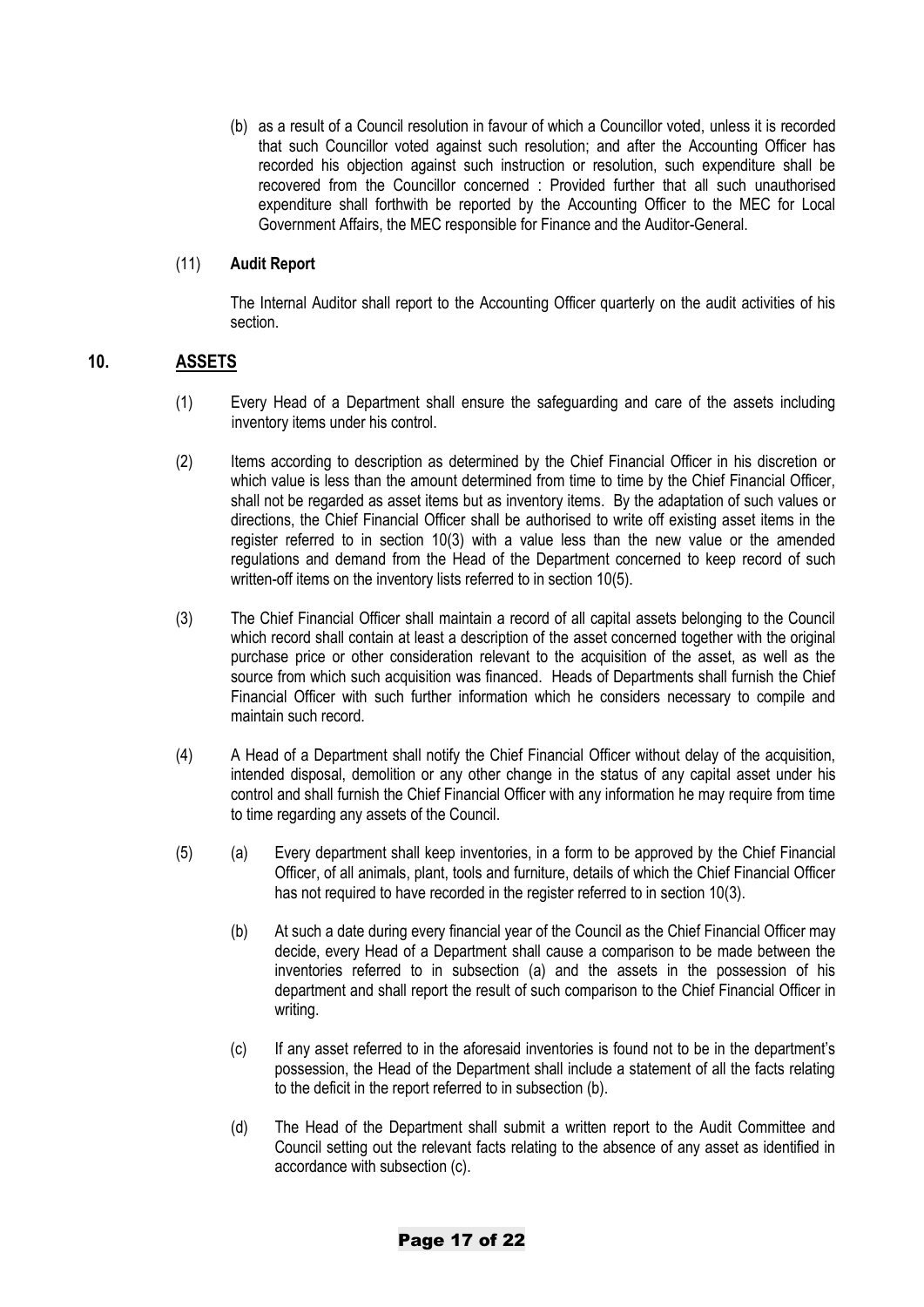- (6) The Head of the Department concerned shall arrange for a complete check of all assets (as referred to in section 10(3)) shown on such records at least once during each financial year or as demanded by the Chief Financial Officer, and shall thereafter submit to the Chief Financial Officer a certificate of the existence or otherwise of such assets. The Head of the Department shall report any discrepancies which cannot, in the opinion of the Chief Financial Officer, be satisfactorily accounted for, to the Audit Committee and the Council.
- (7) Where, in the opinion of the Council, any asset should be scrapped or declared redundant or obsolete, such asset shall be kept in such a place as the Chief Financial Officer may direct, and the Chief Financial Officer shall dispose of such asset to the best advantage of the Council, in accordance with the stipulations of the Act and the Supply Chain Management Policy, provided that where such asset has been financed from a loan that is not fully redeemed, the Chief Financial Officer shall determine the method by which the unredeemed portion of the loan shall be repaid.
- (8) The Chief Financial Officer shall reconcile the capital assets and accounting records in respect of each financial year.
- (9) The regulations of section 9(10) is *mutatis mutandi* applicable on assets.

# **11. INVESTMENTS**

- (1) The Chief Financial Officer in consultation with the Accounting Officer shall be responsible for the investment of the funds of the Council on such terms and conditions as may be prescribed by law and in accordance with a policy determined by the Council and shall in connection with such investments be empowered to buy or sell any securities and shall report monthly to the Council on all investments bought and/or withdrawn during the aforegoing month.
- (2) The way in which surplus funds and other municipal funds must be invested, is controlled in terms of the Local Government: Municipal Finance Management Act, 2003, Municipal Investment Regulations.
- (3) The short-term investments should be made with an institution of minimum B rating (where B refers to higher risk institutions).

# **12. INSURANCE**

- (1) The Chief Financial Officer shall be responsible for the placing of insurance in terms of the Supply Chain Management Policy. The Chief Financial Officer shall also be responsible for the management of the Council's self-insurance fund, if in operation, and shall in managing such fund, cover such risks as the Council may from time to time determine and ensure that adequate premiums are charged by the fund annually.
- (2) A self-insurance fund shall be protected by such reinsurance cover as the Council may determine.
- (3) The Chief Financial Officer may at any time require from a Head of a Department, a statement which he shall duly supply, reflecting the assets held by that department, the risks to be insured, and any other information which the Chief Financial Officer deems necessary.
- (4) A Head of a Department, where so required by the Chief Financial Officer, shall give prompt notice to the Chief Financial Officer of all property acquired, leased or rented, which should be insured against fire, accident or loss of any kind, and of any alterations in structure, or occupation of any buildings or items under insurance.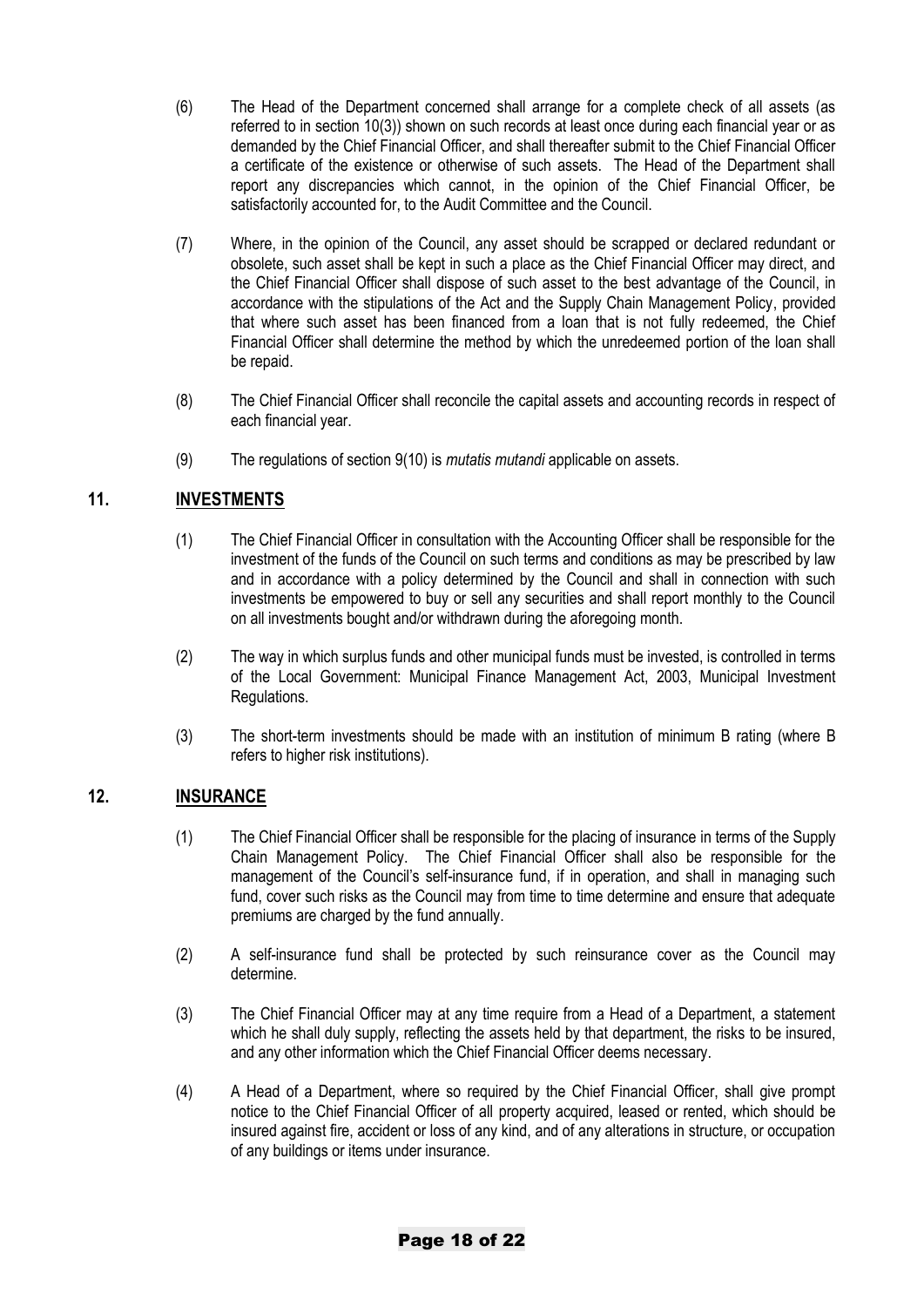- (5) A Head of a Department shall advise the Chief Financial Officer of the amounts for which new insurance should be effected, or of any alterations in existing insurance's, having regard at all times to the replacement cost of assets.
	- (a) A Head of a Department shall give notice to the Chief Financial Officer within seven (7) working days after the occurrence of any fire or damage to or loss of the assets of the Council and shall as soon as possible, within the prescribed period and subject to the requirements of the insurances, after such incident, complete the appropriate claim forms and furnish quotations for the cost of making good such damage.
	- (b) A Head of a Department shall advise the Chief Financial Officer and the Director: Corporate Services immediately of any injuries to employees of the Council.
	- (c) A Head of a Department shall advise the Chief Financial Officer within forty-eight (48) hours of each case of any injuries or damage to third parties' property notwithstanding whether the Head of the Department is of the opinion that the case could give rise to a claim against the Council or not.
- (6) A Head of a Department shall promptly advise the Chief Financial Officer of any assets which in his opinion should be insured against political riot and insurance should be effected should the Accounting Officer deem it necessary.
- (7) Should the Council not operate a self-insurance fund to cover all risks, the Chief Financial Officer shall, unless the Council otherwise resolves, be responsible for the calling of tenders for the appointment of a suitable insurer, and shall ensure the placement of cover for such risks as the Council may from time to time determine, including cover for claims made against the Council by third parties.
- (8) The Chief Financial Officer shall keep a record of all insurance claims and policies of the Council, and be responsible for the payment of all premiums, and ensure that all claims which have been brought to his attention by the departments and which may arise under such policies are settled.
- (9) The Head of the Department who is in charge of a contract of work shall supply the Chief Financial Officer with all the information needed in order to enable the Chief Financial Officer to take out the necessary contract insurance before execution of the contract activities begins. The Head of the Department concerned also provides the Chief Financial Officer with the particulars of all risks which in his opinion must be ensured.

# **13. SUPPLY CHAIN MANAGEMENT**

- (1) The Council shall have and implement a Supply Chain Management Policy in terms of section 111 of the Act which will give effect to the provisions of sections 110, 112, 113, 114, 115, 116, 117, 118 and 119 of the Act.
- (2) The Supply Management Policy shall also comply with the regulatory framework prescribed in Chapter 2 of the Local Government: Municipal Finance Management Act, 2003: Municipal Supply Chain Management Regulations.

# **14. STOCKS AND MATERIAL**

(1) The Head of a Department authorised by the Council, on recommendation of the Chief Financial Officer, shall be responsible for the proper management of all stores under his control, for the safe custody of all goods and material contained therein, and shall keep such records of receipts and issues as the Chief Financial Officer may deem necessary to account for such stocks and material.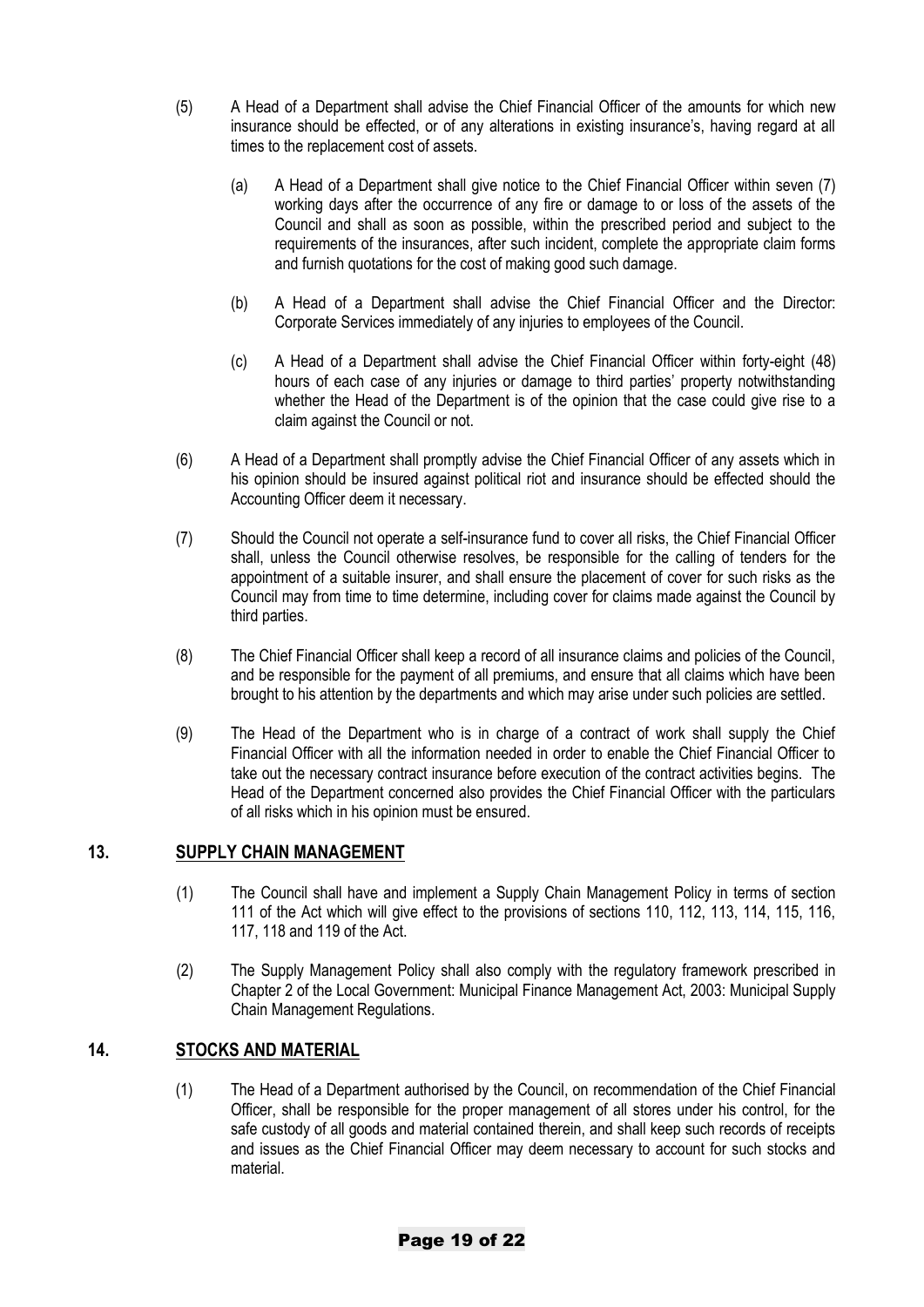- (2) Maximum and minimum stock and reorder levels shall be determined in the manner prescribed by the Chief Financial Officer. Stocks shall not be held in excess of normal requirements, except where the Chief Financial Officer, or where the Chief Financial Officer does not manage purchases and supplies, the Chief Financial Officer and the Head of the Department responsible for stocks, agree that special circumstances exist.
- (3) Stocks and material shall only be issued against a requisition signed by an official authorised by the Head of the Department concerned.
- (4) A stores requisition shall not be executed unless particulars of the vote to be debited in respect of the goods or material supplied, are indicated thereon.
- (5) Subject to the provisions of section 14(4), no stores requisition in respect of an uniform or other clothing shall be executed unless it states in the case of an issue to a specific person, the name and official designation of the person for whom such uniform or clothing is required and unless the Head of Department has indicated thereon that it complies with the requirements of the Council regarding such issue.
- (6) With the exception of petty cash disbursements made from an imprest account in terms of section 6(7) all goods and material shall be purchased by the Head of Department and no goods or material so purchased shall be issued other than against a requisition signed by the Head of the Department or his assignee who requires the goods or material.
- (7) Except where the Chief Financial Officer is of the opinion that special circumstances exist, more material than is normally required, as ascertained by experience, shall not be kept by any department.
- (8) No stock items shall without the approval of the Head of Department be purchased out of imprest monies held by departments.
- (9) Every Head of a Department shall at least once in every financial year or as required by the Chief Financial Officer, carry out a stocktaking covering all stocks and material under his control and shall report to the Chief Financial Officer the quantity and value of any discrepancies and breakages in stocks revealed by such stocktaking, together with the reasons for such discrepancies and breakages. In addition, the Chief Financial Officer shall from time to time, and on such basis as he considers adequate, verify the existence of all stocks, whether under his control or under the control of another department.
- (10) Any adjustments to stock records, if it does not exceed the amount stipulated in section 16(5), shall be authorised in the manner prescribed by the Chief Financial Officer or the Council, as the case may be, provided that any adjustments which the Chief Financial Officer deems to be substantial, and all cases involving negligence or identifiable theft shall be reported to the Council and, if applicable, dealt with as prescribed by a higher authority and section 4(6)(c).
	- (a) All stocks and material available after the completion of the work or on fulfilment of the purpose for which they were issued, or recovered in the course of carrying out work, or on hand for any reason whatsoever, shall immediately, under cover of an advice note which adequately describes same, be returned to the store or such place as the Head of Department may direct. The advice note shall be in such form as the Chief Financial Officer may prescribe and, where applicable, the value placed on returned stocks and material shall be determined by the Head of the Department.
	- (b) The provisions of subsection 14(10) (a) shall also be applicable to any stock, goods, materials, assets etc., donated to the Council. The application or alienation of such goods etc. is subject to the normal stipulations as set out in these By-laws.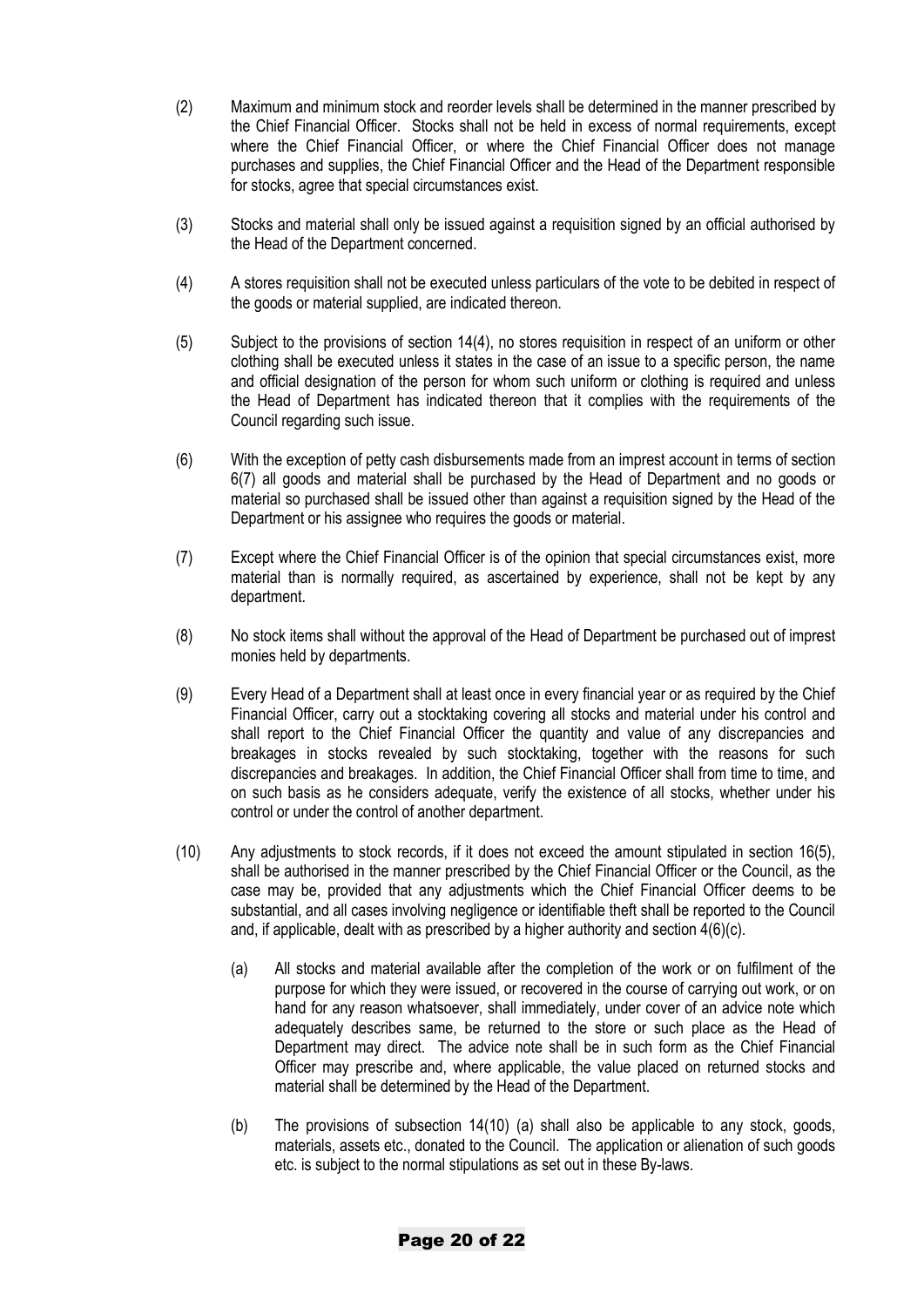(11) Where, in the opinion of the Council, any stocks and material should be scrapped or declared redundant or obsolete, the Chief Financial Officer or Head of a Department so authorised shall dispose of such stocks and material to the best advantage of the Council, in accordance with directives issued by the Chief Financial Officer or the Council, as the case may be.

#### **15. INFORMATION AND COMMUNICATION SYSTEMS**

- (1) The centralised corporate information and communication systems are the responsibility of the relevant Department and shall be maintained in such a way as to ensure the integrity and security of the systems and data.
- (2) The relevant Director shall take all reasonable measures to ensure adequate backup of programmes and data for recovery purposes.
- (3) All programme changes shall be recorded for audit purposes and be authorised by the relevant Director or his delegated representative.
- (4) A suitable disaster recovery plan shall be prepared and maintained by the relevant Director to cover all relevant aspects to maintain business continuity in the event of a disaster.
- (5) The relevant Director shall ensure that all reasonable steps are taken to prevent hardware and software from being infected by viruses. All workstations shall be supplied with the recommended software to assist in providing the necessary protection.
- (6) Information systems of any nature which generate financial results used to cost or estimate expenditure for recovery from third parties or which quantify levies, tariffs and other fees and charges must be certified by the Chief Financial Officer or his representative.

#### **16. MISCELLANEOUS**

#### (1) *DELEGATIONS*

Wherever powers are delegated to an official in terms of these By-laws, the conditions whereunder such powers are delegated should be defined in the official Delegated Powers of Authority of the Council, including a condition that such official shall report to the Council at such intervals as the Council may determine.

#### (2) *COMMITTEE MEETINGS, AGENDAS AND MINUTES*

Notices of all meetings of the Council shall be sent to the Chief Financial Officer, together with full agendas and reports.

#### (3) *CIRCULARS, LETTERS AND OTHER WRITTEN COMMUNICATIONS FROM THE STATE AND OTHER INSTITUTIONS*

The Director: Corporate Services shall, immediately upon receipt of any circular, letter or other written communication, where the contents in any way relate to the financial administration, assets or stock of the Council, forward a copy of such communication to the Chief Financial Officer for attention.

#### (4) *FINANCIAL PROCEDURES*

The Accounting Officer shall be empowered to prescribe procedures regarding financial matters including stocks and assets under these By-laws.